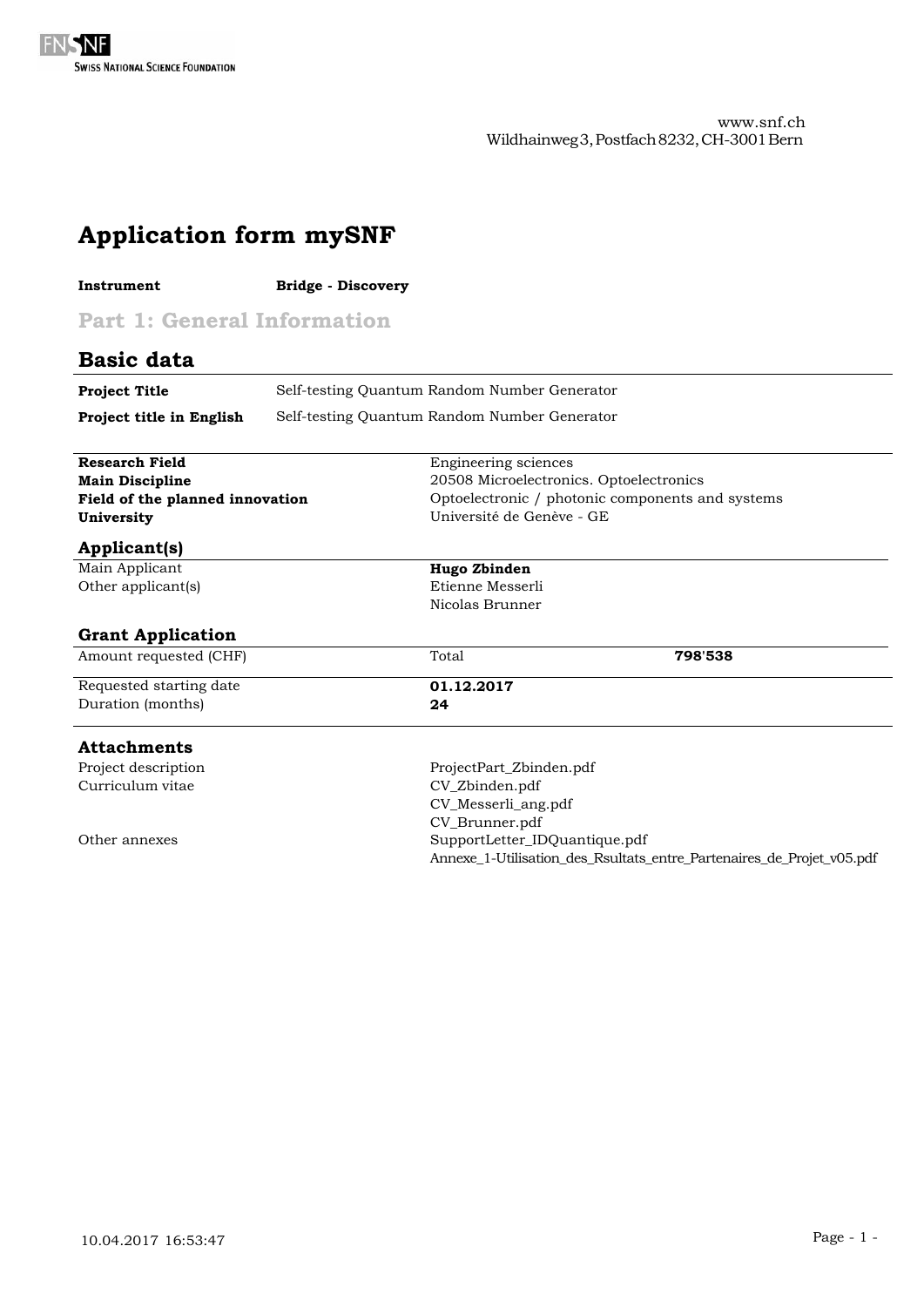

## **Discovery**

Project description

# **Self-testing Quantum Random Number Generator**





Schweizerische Eidgenossenschaft<br>Confédération suisse<br>Confederazione Svizzera<br>Confederaziun svizra

Federal Department of Economic Affairs,<br>Education and Research EAER<br>**Commission for Technology and Innovation CTI**<br>Innovation Promotion Agency

Swiss Confederation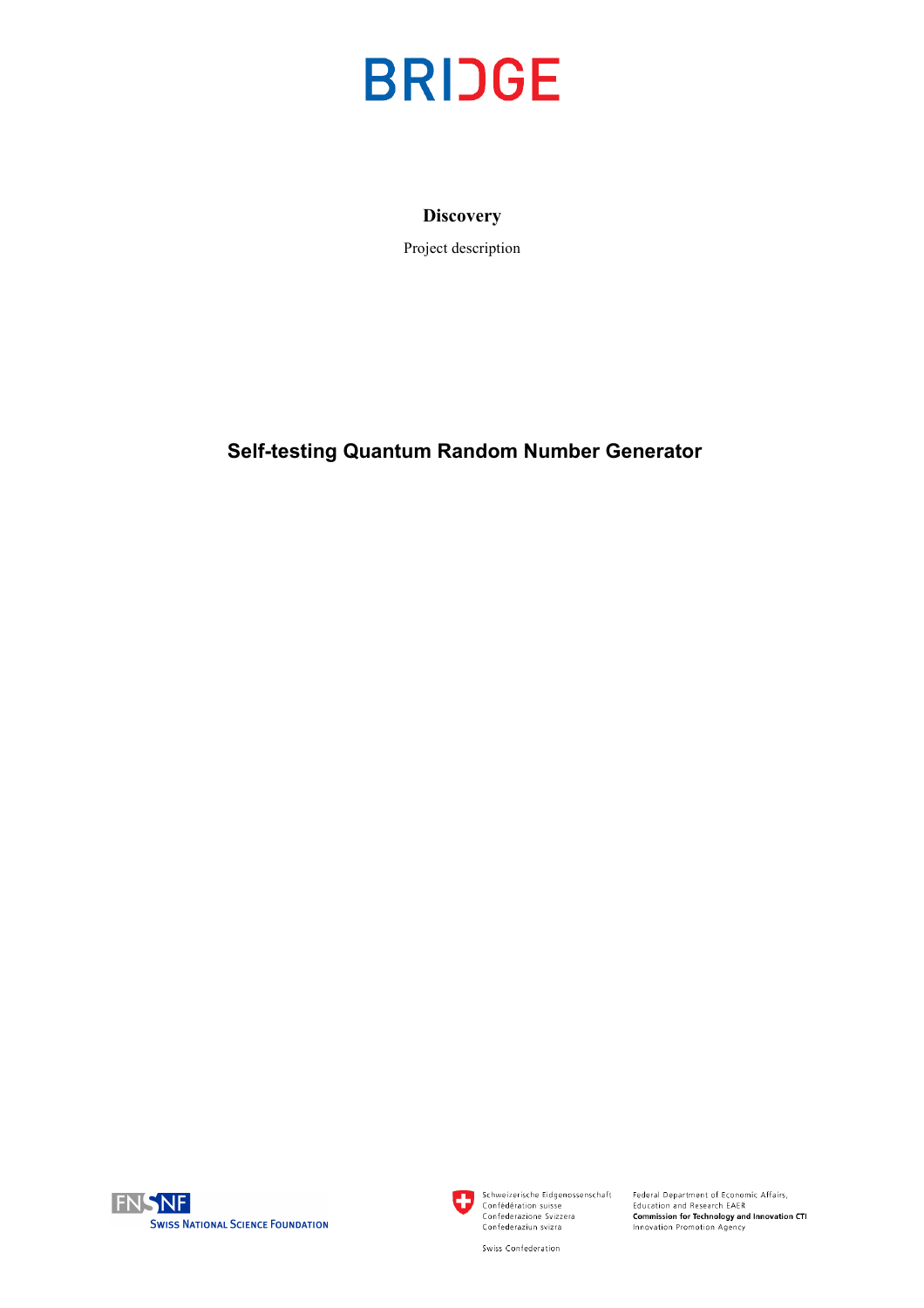# **1. Summary**

The generation of random numbers plays a crucial role in many applications in science and technology, in particular for simulation and cryptography. It is of fundamental importance that the generated numbers are truly random, as any deviation may jeopardize security. Notably, recent breaches of cryptographic protocols have exploited weaknesses in the random number generation. In this context, schemes exploiting the inherent randomness of quantum physics have been extensively investigated. Quantum random number generation (QRNG) devices are now commercially available, which arguably represents one of the most successful developments of quantum technologies so far.

Despite this success, recent developments have pinpointed a general weakness and limitation of standard QRNG devices (including all commercial ones). Specifically, these devices fail to provide an accurate estimate of the entropy (i.e. quantifying how much randomness is generated in the quantum process). This has been recognized as a crucial issue for QRNG, since a poor entropy estimate may open security breaches. In practice it is usually challenging to accurately estimate entropy, since the implementation of any QRNG device is prone to unavoidable technical imperfections that lead to noise. How can one differentiate this noise from true quantum randomness? Even more importantly, the performance of a QRNG device may degrade over time. If the device malfunctions (or even breaks), low quality randomness (or even no randomness at all) is generated without the user being aware of it.

Recently, we have proposed a promising solution for addressing the above problems, by developing a "self-testing" QRNG scheme. Here, the user can operate the QRNG device while simultaneously testing it, and thus certify the continuous generation of truly random numbers. Specifically, the generator can quantify the amount of quantum entropy generated by the system in real time, and unambiguously separate it from technical noise. This scheme combines strong security and ease of implementation, as we demonstrated in a proof-of-principle experiment, achieving randomness generation rates comparable to commercial QRNGs (~10 MHz). The main objective of the present project is to develop a demonstrator for self-testing QRNG. This demonstrator should be compact, simple to use, and achieve high rates. Importantly it should comprise only standard optical and electronic components, in order to ensure low cost. In turn, the demonstrator will place us in an ideal position for approaching industrial partners, and thus to potentially launch the commercial development of self-testing QRNG. On the scientific level, the project will bridge the gap between abstract device-independent quantum information processing and commercial quantum technology.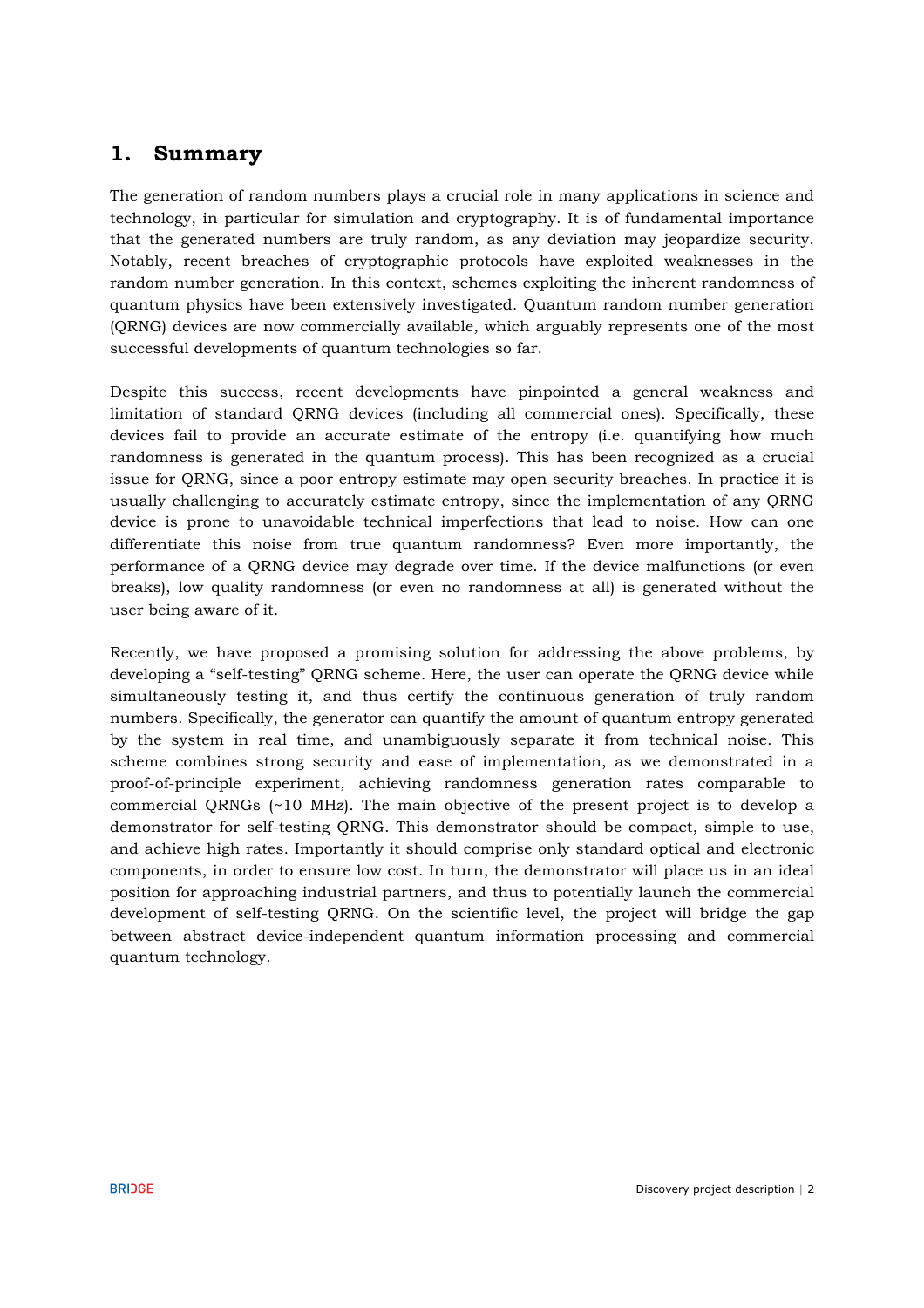# **2. Project description**

# **2.1 Current state of research in the field**

Many tasks in modern science and technology make use of random numbers, including Monte Carlo simulation, statistical sampling, cryptography, and gaming applications [Haye01]. Ideally a random number generator should produce a chain of bits with high entropy at a high rate. By high entropy, it is meant that nobody can predict the value of the bit before it is revealed. Entropy should thus be understood as a measure of randomness. This represents a key requirement for data encryption. Indeed, for all commonly employed cryptographic protocols (such as DSA and RSA), as well as for quantum cryptography, it is crucial that the key (i.e. in the random sequence used as seed) is random. Currently, most keys are generated by arithmetic approaches and are thus only pseudo-random. However, as John von Neumann said in 1951: "Anyone who considers arithmetical methods of producing random digits is, of course, in a state of sin." Indeed, most recent breaches of cryptographic protocols have exploited weaknesses in the random number generation [LHAB12, Mark14].

It turns out that quantum systems are well suited for the task of generating truly random numbers. This is due to the inherent randomness in quantum physics. In recent years, an intense effort has been devoted to realize quantum random number generation (QRNG) devices (see e.g. [BAKM16, HeGa17]), which are now commercially available [Idqu17]. Arguably this represents one of the most successful developments of quantum technologies so far.

A QRNG device can be implemented in a simple setup, exploiting the inherent randomness in a quantum measurement. For example, one may send a single photon onto a balanced beam splitter and detect the output path [RaOT94, JAWW00, SGGG00]. Other variants measure the arrival time of single photons [StRo07, DYSS08, WLBR11, NZZW14], the phase noise of a laser [UAIH08, QCLQ10, AAJC14], vacuum fluctuations [GWSD10, SyAL11], and shot-noise in mobile phone cameras [SMZG14].

In theory, any of the above QRNG scheme can generate perfect randomness. In practice however, their implementation is prone to unavoidable technical imperfections that generate noise. Certifying genuine quantum randomness in such a setting becomes a challenging problem. This is because one should now distinguish true quantum randomness from technical noise. Indeed, an adversary may have partial knowledge (or even control) over the processes generating technical noise, and thus be able to guess the output bits. Hence it is crucial to accurately estimate how much quantum entropy is generated by a given QRNG device, and unambiguously separate this from fluctuations due to technical noise. This requires a precise theoretical modelling of the QRNG device [FrRT13, MXXT13], which is usually a cumbersome task. Indeed, giving a faithful mathematical description of a real device, including all its potential technical imperfections, is challenging. A further limitation comes from the fact that the properties of the device may change during its lifetime. In particular, if the device malfunctions, or even breaks, low quality randomness is generated without the user being aware of it. In all the above cases an incorrect estimation of the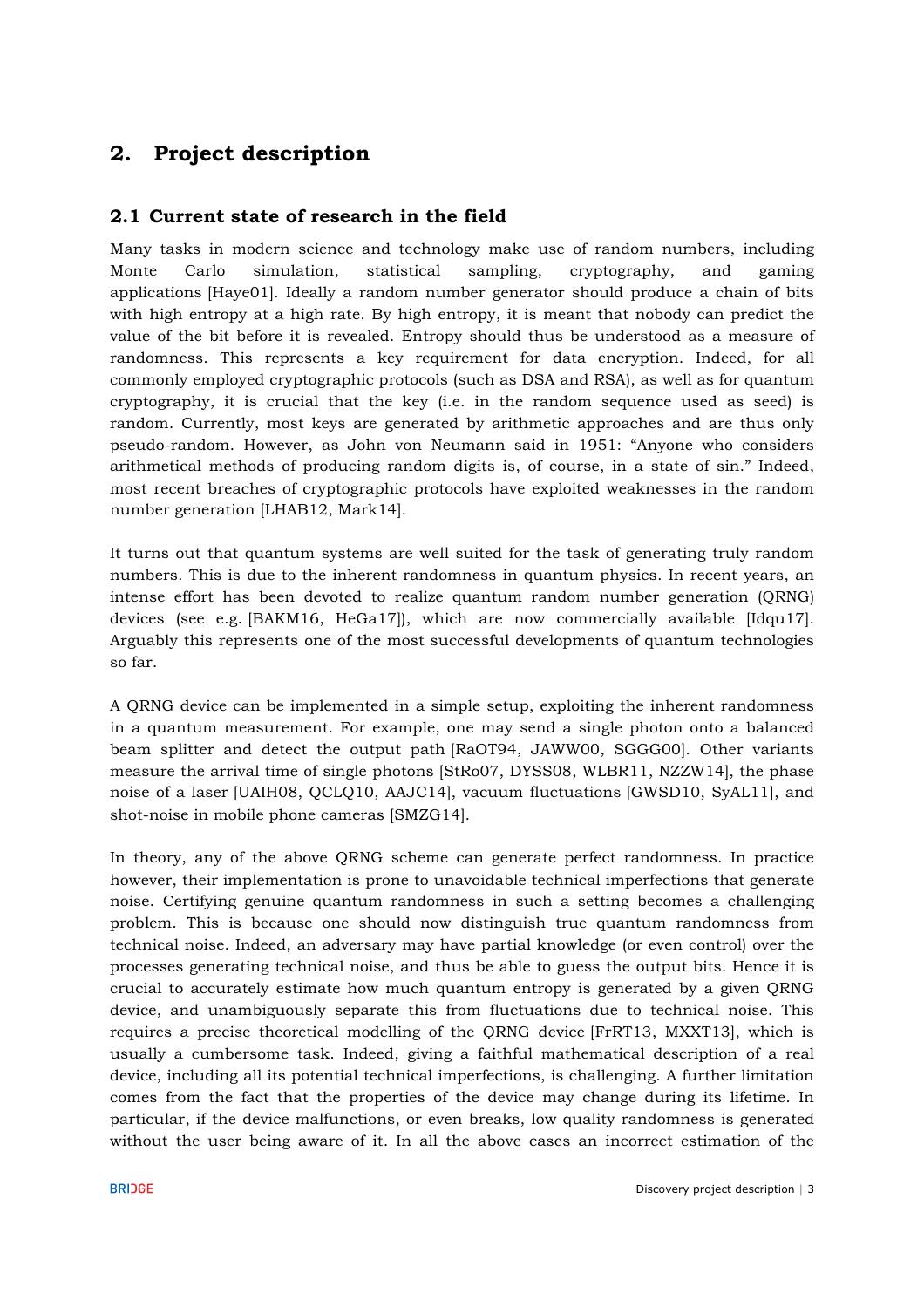amount of entropy will lead to the generation of low quality randomness (or even no randomness at all), and thus potentially compromise security of a cryptographic protocol.

It turns out that these problems can be circumvented via the so-called device-independent (DI) approach to randomness generation. Here the presence of genuine quantum randomness can be guaranteed based on the effect of quantum nonlocality [Col07, PAMG10]; see [AcMa16] for a recent review. Specifically, the observation of quantum nonlocality (that is, experimental statistics violating a Bell inequality), implies that the entropy of the output data can be certified in a black-box scenario [CoRe11]. That is, no detailed knowledge of the physical implementation is required for certifying entropy; observed data is enough. This provides a highly reliable and secure form of randomness certification. Indeed, since the devices do not need to be precisely characterized (and could in principle be completely untrusted), the method is robust against technical imperfections. However, implementing DI quantum randomness generation is extremely challenging, as the protocol requires the observation of a genuine (loophole-free) Bell inequality violation. This was achieved recently in proof-of-principle experiments [PAMG10, CMAC13] using state-ofthe-art experimental setups. However, the reported randomness generation rates were extremely low (a few bits per hour). Therefore, the possibility of a commercial DI QRNG device seems extremely unlikely in the near future. Moreover, it is unclear whether the full DI security level is actually required for a practical, reliable and secure QRNG device.

More recently, a novel approach termed semi-DI has been proposed [PaBr11]. This represents an intermediate solution between the fully DI scenario and the standard "devicedependent" approach. It thus explores the trade-off between ease of implementation and strong DI security. Specifically, the semi-DI approach considers a prepare-and-measure setup (hence avoiding the complication of a Bell inequality test experiment). By adding a partial level of trust in the devices, strong security can still be obtained. Usually, semi-DI randomness generation protocols assume that the quantum systems have bounded dimension [LYWZ11, LPYG12, BoQB14, WoPi15]. Hence these schemes require only general assumptions about the physical implementation, but no detailed characterisation of the devices. Experimental demonstrations have been reported [CCGB14, LBLL15, MTHM16]. Alternative approaches based on trusted measurement devices [VMTV14, CZYM16, XuSW16, MaVV17], or a trusted source [CaZM15], have been reported. While significant progress has been achieved, it is fair to say that none of these approaches achieves the optimal balance between simplicity, performance, and security.

# **2.2 Own achievements in the field**

The consortium has a strong and broad expertise in the area of quantum random number generation. Hugo Zbinden pioneered the experimental development of QRNGs which subsequently led to the first commercial product marketed by the SME IdQuantique, currently world-leader in this area. Nicolas Brunner developed DI and semi-DI quantum information processing. Recent collaborations between the Zbinden and Brunner groups have led to simple and efficient semi-DI QRNG protocols, and their experimental demonstration. In parallel, the group of Messerli has developed strong expertise in the domain of high performance data treatment with reconfigurable embedded digital circuit. Collaboration between the Zbinden and Messerli groups started with the nano-tera QCrypt **BRIDGE** Discovery project description | 4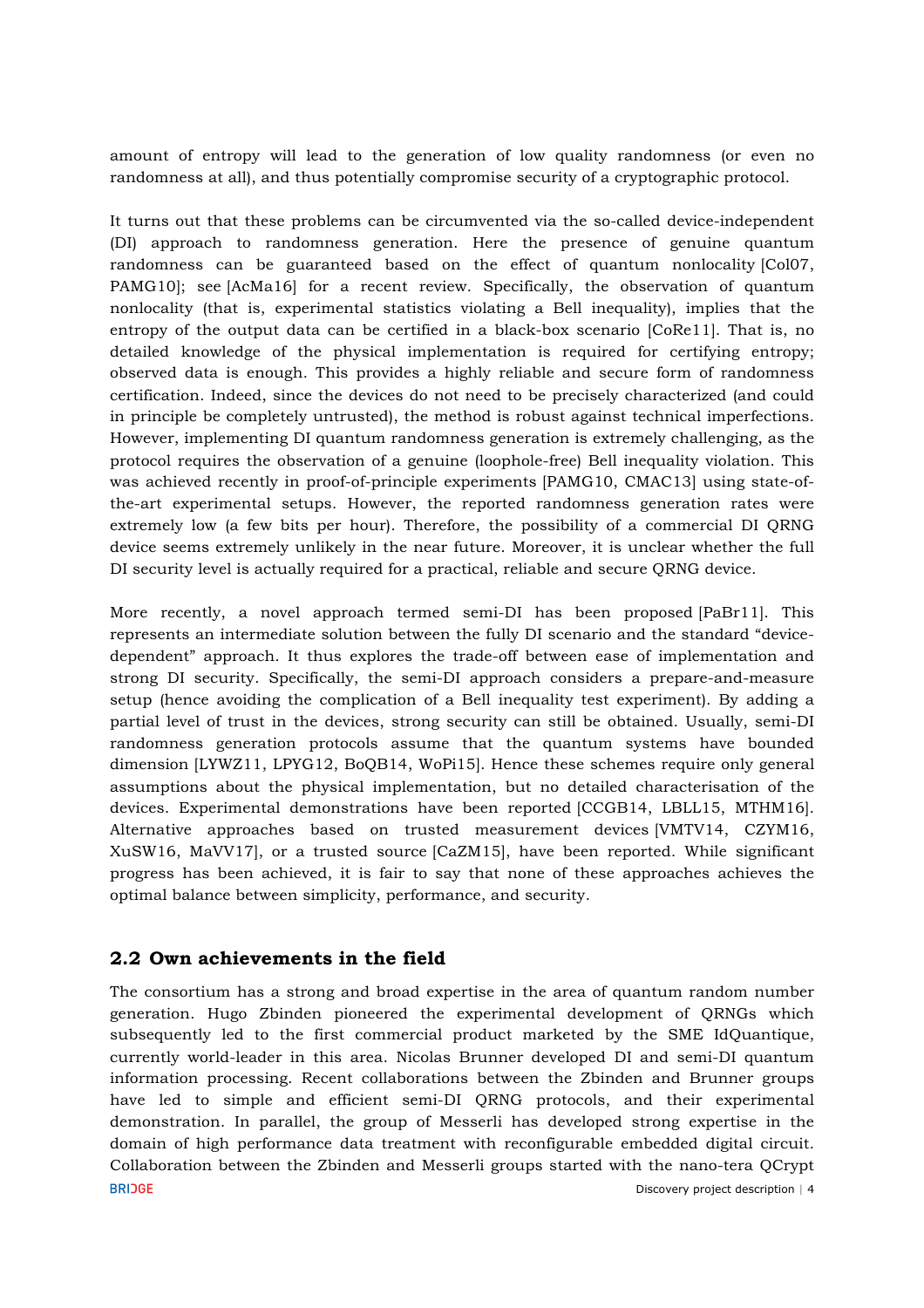project in 2010 and now continues with an Interreg project (Easy-phi). In the following, we describe recent achievements of the groups in more detail, as well as preliminary undertakings relevant to the project.

The Department of Applied Physics at the University of Geneva pioneered the development of QRNGs, and has since then remained at the forefront of research in this area. Specifically, the groups led by Hugo Zbinden and Nicolas Gisin reported the first implementation of a QRNG [SGGG00]. The latter was based on single photons sent to a balanced (50/50) beamsplitter followed by two single-photon detectors. According to quantum theory, which detector will click is unpredictable, and thus a random event. This proof-of-principle experiment served as a basis for the design of a commercial product marketed by the newly created start-up company IdQuantique. This commercial QRNG arguably represents one of the most successful products developed by the company [Idqu17], which has remained world-leader in this area ever since.

More recently, the Zbinden group developed a novel approach to QRNG based on the multipixel cameras [SMZG14], which are nowadays featured on any cell phone. This represents an important step, as it makes quantum random number generation accessible to a much wider range of users in principle. The main idea is to exploit the unpredictable fluctuations (shot noise) in the number of photons detected on any pixel of the camera in order to extract randomness. This discovery has given rise to a patent (EP2940923 A1 / US20170060534 A1), and very recently, to a smartphone application freely available on the internet.

On the theoretical side, the Brunner group has developed strong expertise in DI and semi-DI quantum information processing. In particular, Nicolas Brunner pioneered the development of DI quantum cryptography [ABGM07] and proposed semi-DI quantum cryptography [PaBr11]. Since 2012, the Brunner group has developed a research activity towards first experimental demonstrations of DI and semi-DI QRNGs, in particular by developing experimentally friendly protocols. In 2013, the group provided theoretical support for the first demonstration of DI QRNG in a photonic setup [CMAC13], achieved in the group of Paul Kwiat (Univ. of Illinois). In 2014, the group started a fruitful collaboration with the Zbinden group at UNIGE, developing practical and secure semi-DI solutions for QRNGs. This resulted in the first proof-of-principle experiment of semi-DI QRNG [LBLL15]. The main limitation of this first experiment was its low randomness generation rate (0.04 bits/sec) and the complexity of the setup.

In parallel, the Messerli group has developed expertise in the domain of high performance data treatment with reconfigurable, embedded, digital circuits. In particular, this includes Field Programmable Gate Arrays (FPGAs), Graphical Processing Units (GPUs), and Central Processing Units (CPUs). Recently, the group has implemented means for automatic realtime performance analysis of algorithms in order to identify the best technology amongst FPGA, GPU, or CPU for given code [REDS1]. The group also has extensive experience with high-speed electronics [REDS3] and parallel processing using System on Chip with a FPGA (SoC-FPGA). The group is also active in health research, in particular for human genome encoding and compression via multiple parallel FPGAs [REDS2].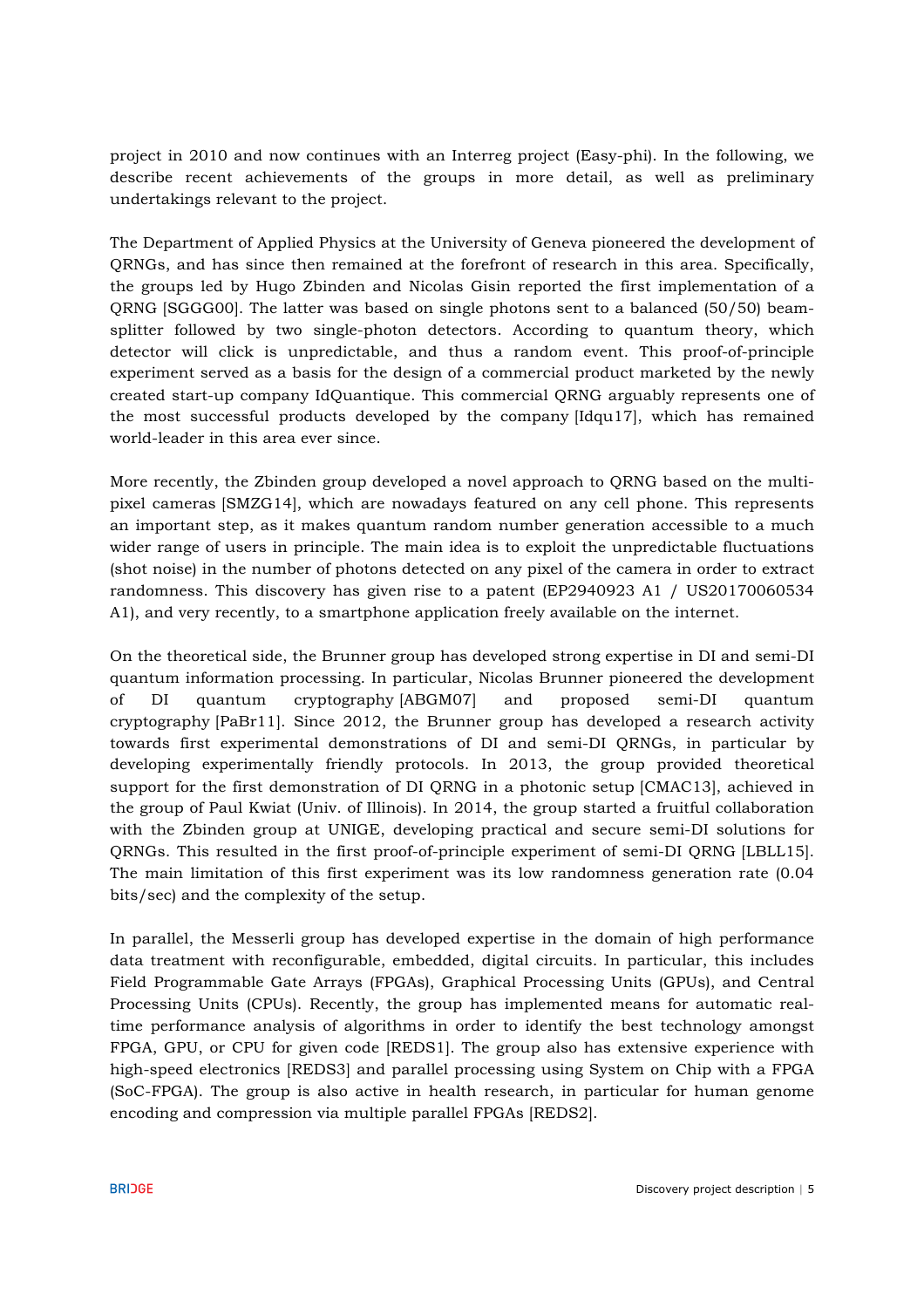The Messerli group has collaborated with the Zbinden group on quantum technology projects. The first collaboration was within the Nano-tera project QCrypt [REDS3]. More recently, a common project Interreg "France-Suisse" is underway. This project entitled "Easy-phi" aims to provide an open hardware, modular, generic, and collaborative scientific instrumentation platform.

## **Preliminary undertakings for the present project**

Recently, the Brunner and Zbinden groups developed a novel protocol for semi-DI randomness generation, which is the foundation for the present project. Based on a completely new theoretical approach, this protocol combines ease-of-implementation, high rate, and strong security. It thus clearly outperforms previous semi-DI schemes, and represents a promising solution for a practical semi-DI QRNG. We implemented the protocol in a proof-of-principle experiment, reporting randomness generation rates on the order of 10 Mbits/sec, comparable to commercial QRNGs. These results (protocol + experiment) were reported in a scientific article just accepted for publication in Physical Review Applied [BMEH16]. In parallel, a patent application has been filed in October 2016 [PAT].

The main feature of our QRNG is that it is "self-testing". That is, the user can operate the QRNG device while simultaneously testing it, thus certifying the continuous generation of truly random numbers. Specifically, the test performed by the user allows him to quantify the amount of quantum entropy generated by the system, which can be estimated based only on the observed data. In this way, quantum entropy is separated from technical noise. The protocol and the basic setup are illustrated in Figure 1. The protocol consists in three steps:

- (1) Data collection from measurements on quantum states.
- (2) Estimation of the genuinely quantum entropy in the data.
- (3) Randomness extraction resulting in a perfectly random output bit string.

In step (1), a quantum system is prepared in one out of two possible non-orthogonal quantum states. According to quantum theory, the two states can thus not be distinguished with certainty. However, by performing unambiguous state discrimination (USD), the two states can be unambiguously distinguished (i.e. without false positives), at the price of having a certain minimal rate of inconclusive events. The occurrence of these inconclusive events must be genuinely random (if not, the two states could be distinguished better), and this is the source of quantum randomness that the QRNG uses. Importantly, the amount of randomness can be directly quantified from the observed experimental data. This is achieved in step (2), based on the theoretical methods we developed in [BMEH16]. Finally, in step (3), a string of perfectly random bits can be obtained from the raw data via the procedure of randomness extraction. Importantly, the entropy estimate achieved in step (2) is crucial for the randomness extraction, as it determines the compression factor to obtain the final perfectly random output bit string.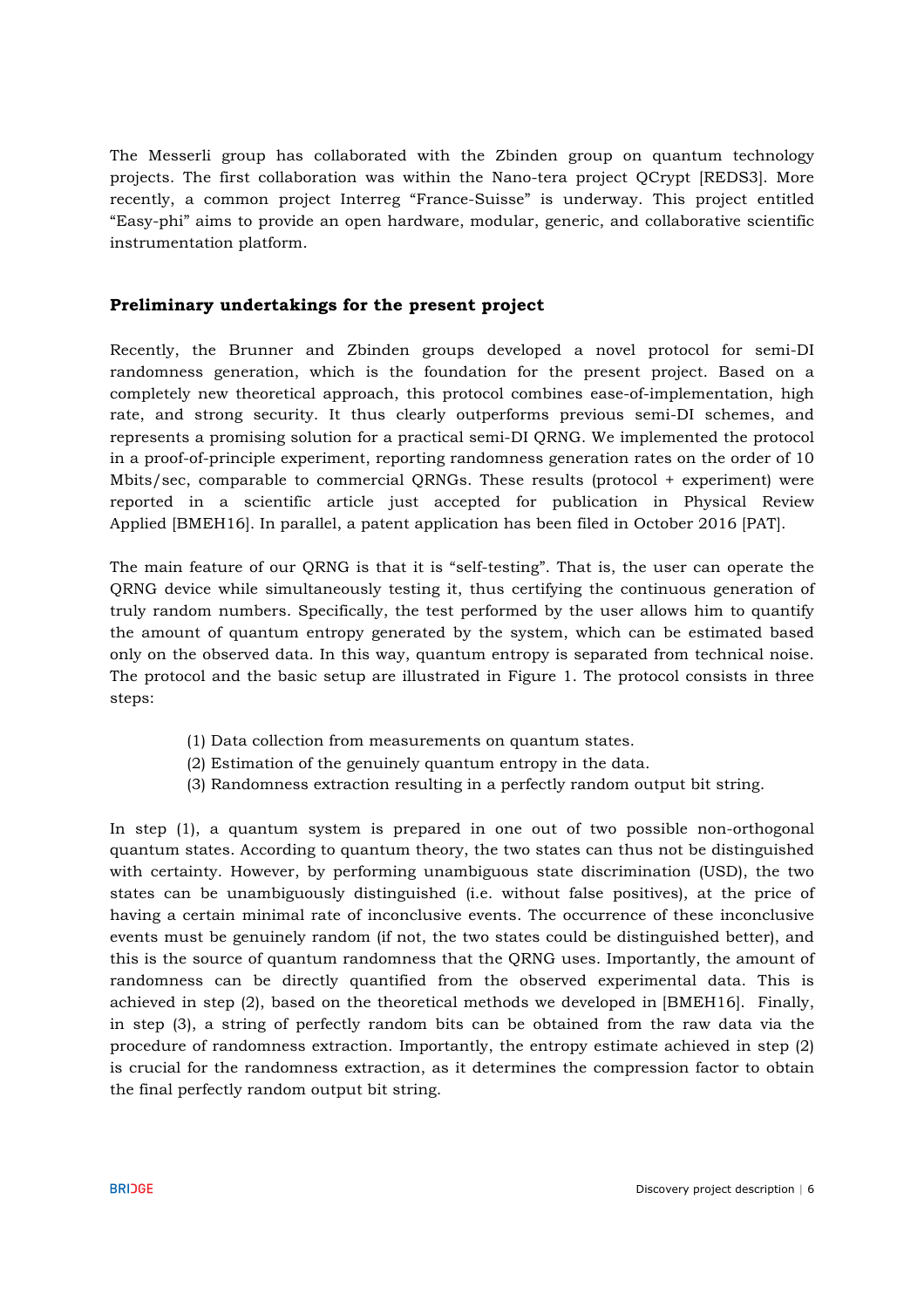

Certified random bit string: 0110001001110....

*Figure 1: Schematic of the self- testing QRNG protocol. In step 1 of the protocol, a state preparation device receives a binary input x, produced e.g. by pseudo random number generation, and prepares one of two non-orthogonal quantum states. The state is sent to a measurement device, which measures and produces a ternary output b. This process is iterated to produce a series of pairs (b,x) of outputs and inputs, which constitutes the raw data produced by the QRNG. In each iteration, the overlap of the two quantum states is lower bounded by their overlap* δ*, which implies that they cannot be perfectly distinguished. In step 2, a raw bit string is produced from the outputs, defining c to be 0 or 1 if the measurement was conclusive or inconclusive, respectively. That is, if the output b is 0,1 or ø respectively. Then, crucially, a bound on the min-entropy Hmin in this bit string is established based on the raw data, and knowledge of* δ*. Finally, the raw bit string and the entropy bound is passed to a randomness extractor, which extracts a final (shorter) string of certified, perfectly random bits.*

## **2.3 Scientific contents**

This project will build upon the novel concept for a self-testing QRNG recently developed by the Brunner and Zbinden groups, as described above. The protocol allows the user to continuously monitor the quantum entropy generated by the system and hence certify genuine randomness in real time. Our recent proof-of-principle experiment [BMEH16] demonstrated the strong potential of this approach to combine high security and ease of implementation, and in particular we reported random bit rates of  $\sim$ 10 Mbits/sec, comparable to commercial QRNGs but with significantly enhanced security. Our scheme thus appears as a very promising solution for a practical solution for semi-DI QRNG. However, important challenges must still be addressed before potential commercial partners can be approached. The randomness generation rate can be increased further, and an efficient, economical design using commercially available optics and electronics should be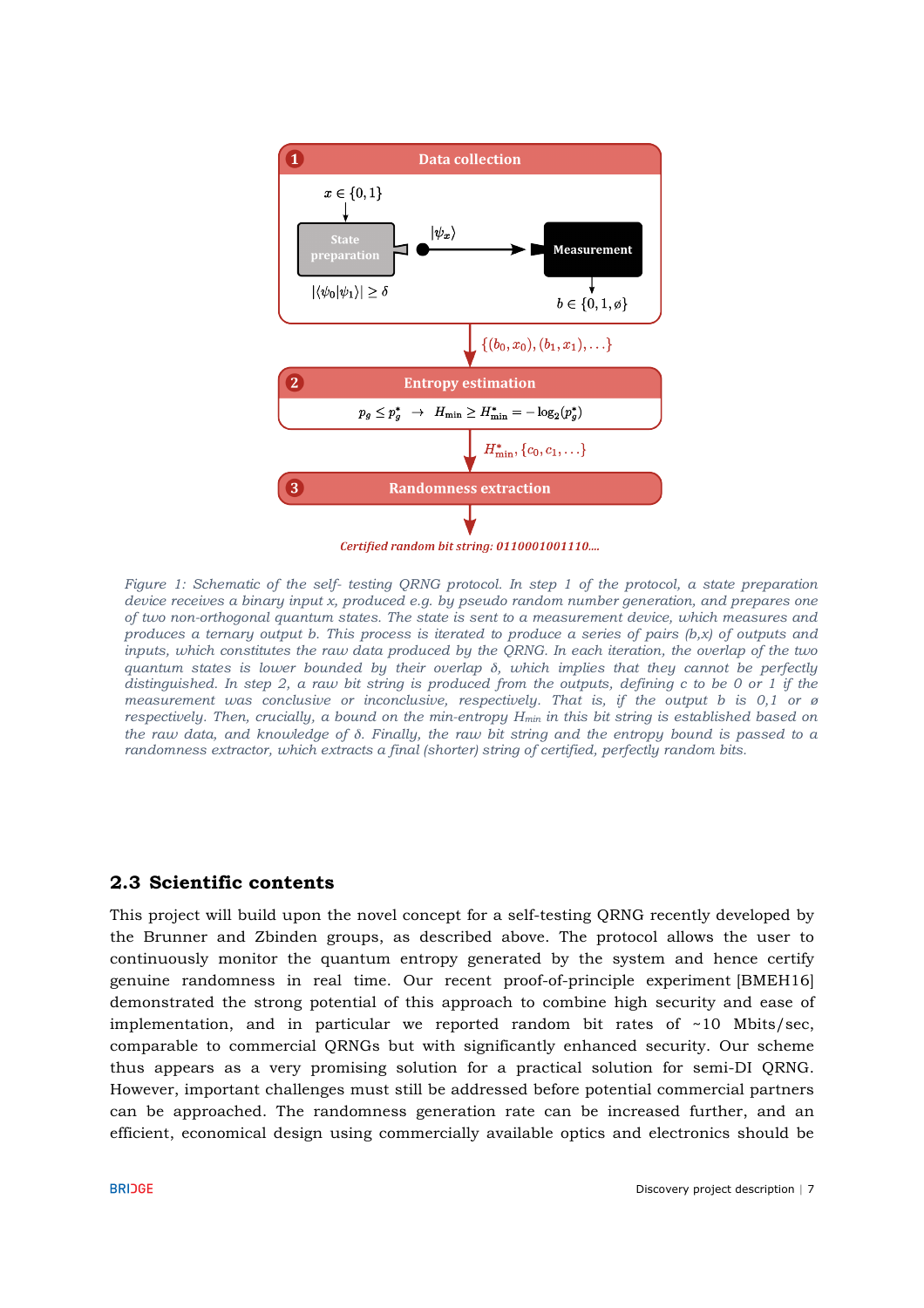identified, encompassing both the quantum measurement and the post-processing randomness extraction. This is precisely the goal of the present BRIDGE project.

## **The main objective of the present application is to develop a demonstrator for our semi-DI QRNG. This demonstrator should be compact, simple to use, and achieve high rates. Importantly it should comprise only standard optical and electronic components, in order to ensure low-cost.**

The demonstrator will combine a laser source, single-photon detection, and control and post-processing electronics, as sketched in Fig. 2. The laser prepares weak coherent light pulses, which encode non-orthogonal quantum states whose overlap can be controlled by adjusting the intensity of the emitted light. An unambiguous state discrimination measurement is implemented by detecting the light pulses on a single-photon detector. Control electronics regulates this process and collects the raw data, which is passed on to post-processing electronics, which performs an estimate of the entropy and implements randomness extraction, to produce a perfectly random output bit string.

To achieve our target of a system which is simple to operate and can compete on bit rates with commercial QRNGs while maintaining strong security, both the theoretical security analysis, as well as the optical and electronic parts of the device must be optimised. Specifically, we target the following characteristics for the demonstrator:

- High randomness rate: 100 Mbits/sec (clock system: 250 MHz)
- Compactness: size (LWH): 200 x 100 x 40 mm
- Plug-n-play: USB & Ethernet output connection
- Low power consumption: 250 W
- Reliability: tolerated deviation from a perfect random sequence: < 10^-9



*Figure 2: Schematic of the structure of the demonstrator. For each round of data collection, the control electronics pseudo-randomly generates the variable x which determines the state generated by the laser and records the output b of the single photon detector (SPD). All this information is sent to the post-processing electronics which estimates the amount of entropy in the raw data and performs randomness extraction to output a perfectly random bit string. Note that, to achieve a high throughput, the electronics will be based on an FPGA.*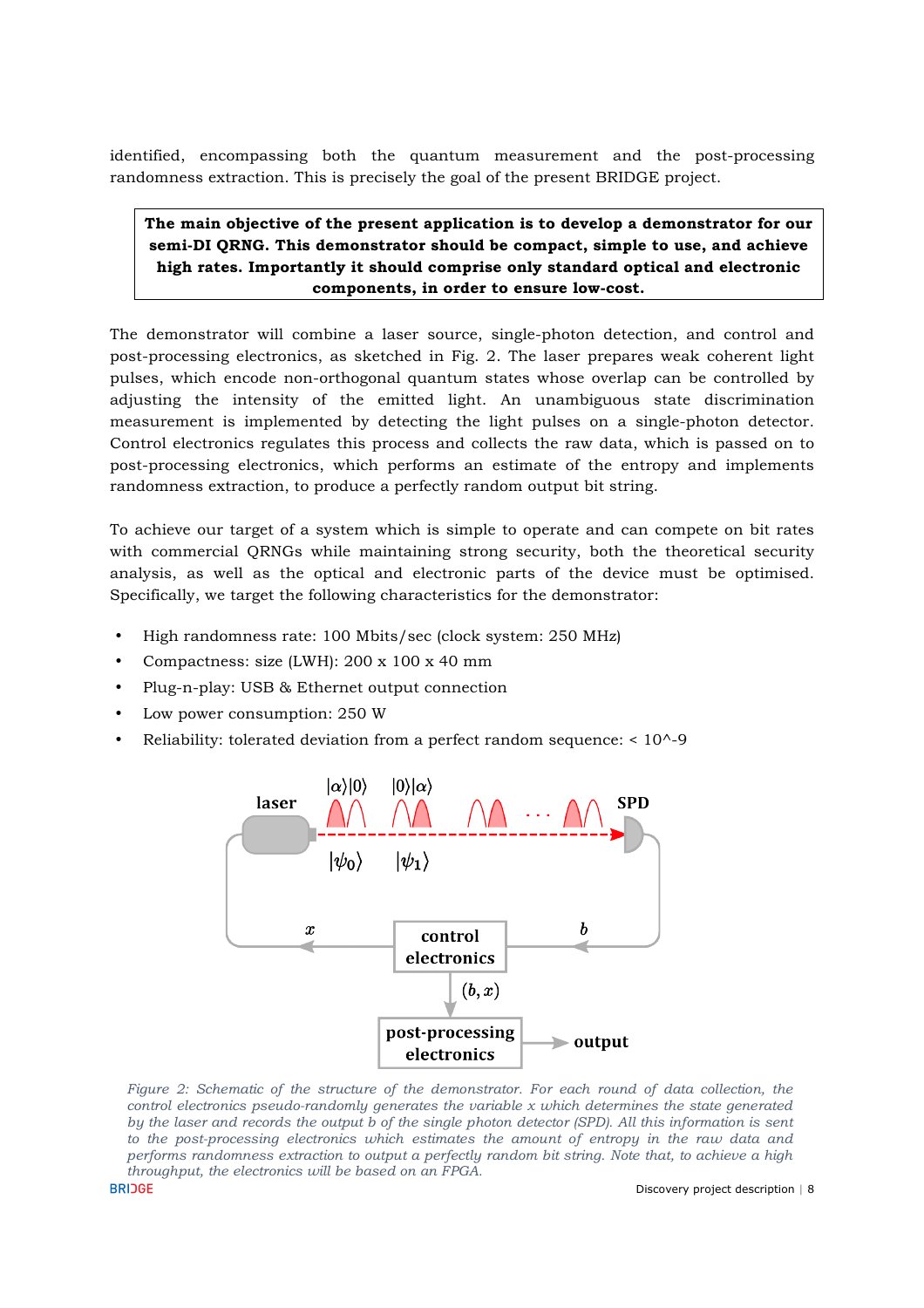Achieving these features will ensure that our demonstrator combines strong self-testing security while maintaining an overall performance comparable to existing commercial QRNGs. In order to realize the envisaged demonstrator, we have identified a list of intermediate and more specific objectives. Our proposal is structured along three main research lines, which are strongly interconnected.

**1. Security analysis.** Here we aim to provide an improved characterization of the theoretical analysis of the self-testing protocol. A first goal will be to determine the optimal trade-off between security and ease of implementation. In parallel we will identify the optimal solution for randomness extraction, based on performance and limitations of available electronic processing devices (e.g. FPGAs). Finally, we will explore the potential of our self-testing approach for more general quantum information processing tasks, in particular quantum cryptography.

**2. Conception of the demonstrator.** We will characterize the available electrical and optical components. More specifically, the choice of data processing components will be in accordance with the needs of computing capabilities defined in point 1. The choice will be validated using development kits and the corresponding firmware will be developed. Based on this, we will choose the best components for implementing the demonstrator. The latter should be compact, simple to operate, achieve high rates (>10 MHz), and lowcost.

**3. Realisation and test of the demonstrator.** This last part will be dedicated to the integration of all the elements, i.e. optics, controlling electronics, and data postprocessing units, in a single platform. Electronic boards will be developed to achieve the above specifications. The project will end with the characterisation of the generator in term of performance, robustness to the external condition, and stability over time. This step will validate our approach for the realisation of a future commercial device.

The project requires a wide range of expertise. Security aspects and methods for randomness certification demand expertise in quantum information theory (Brunner group). The experimental realisation of the self-testing QRNG requires strong expertise in quantum optics and experimental aspects of quantum information (Zbinden group). Finally, the implementation of a plug-and-play demonstrator, with features comparable to the commercial QRNGs, requires expertise in the area of fast and integrated electronics (Messerli group). This justifies a consortium involving the three groups mentioned above.

## **Scientific Impact**

This project will have a strong impact on the fields of quantum random number generation in particular, and quantum information science in general. Device-independent quantum information processing holds great promise for unprecedented security and robustness to imperfections in implementation, but progress so far has mainly been theoretical, due to the technological challenges involved in real-world realisations. Device-dependent QRNG on the other hand is currently one of the most advanced quantum technologies in practice.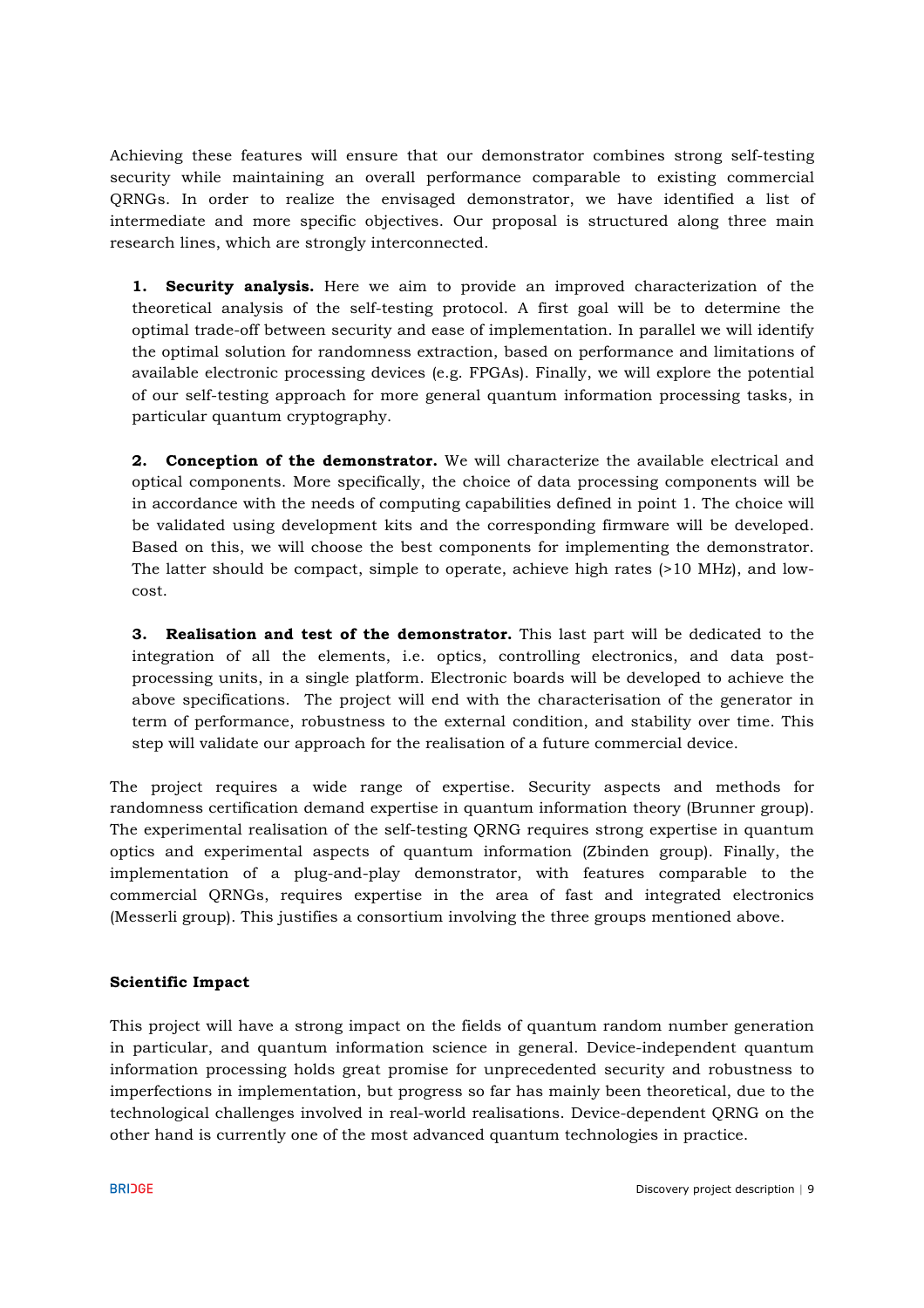By developing self-testing QRNG from the proof-of-principle stage to a practically viable technology, the present project will bridge the gap between recent theoretical progress on DI randomness generation and commercial "device-dependent" QRNG systems. This will give a strong impulse to the new and promising semi-DI approach to quantum information processing and bring semi-DI QRNG to full fruition. It is likely to motivate future advances linking fully device-independent and device-dependent quantum information protocols, both theoretically and experimentally. Furthermore, the project will open for a practical and realistic exploration of the trade-off between security and ease-of-implementation in QRNG, which may potentially give rise to new breakthroughs in what is already one of leading applications of quantum technology.

Moreover, the dedicated randomness-extraction platform envisaged in the project may find additional applications in other implementations of QRNG and possibly classical RNG. We also note that randomness extraction is strongly linked to privacy amplification, which is fundamental for quantum key distribution protocols and thus further applications may be expected for quantum communication and technologies.

To maximize the scientific impact, the results will be disseminated by publication in international peer-reviewed journals, and by presentations at international conferences and workshops on quantum information science and technologies.

# **2.4 Innovative potential**

The generation of random numbers is central to many applications. For cryptographic protocols, it is crucial that the key is truly random, as any failure opens potential loopholes. Notably, recent breaches of cryptographic protocols have exploited weaknesses in the random number generation [LHAB12, Bell08]. The use of quantum devices brought considerable improvement in this context. Commercial QRNGs have been available for more than 10 years, and there is still an intense research effort towards developing faster and more reliable devices.

However, the problem of accurate entropy estimation, i.e. quantifying how much randomness is generated in some quantum process, has been recognized as a crucial issue, as poor entropy characterization may open important security breaches. This clearly stands out as one of the main challenges in randomness generation today. Therefore, our vision of developing a practical "self-testing" QRNG is timely and may pave the way towards the next generation of QRNGs.

Moreover, our project will also have significant technological impact. The know-how developed during the project will benefit the areas of single-photon detection and high-speed electronics.

Our demonstrator will require single-photon detectors with high performance, in particular fast detection rates and low dead time, combined with high-speed electronics. The resulting fast and efficient single-photon detection could find use in quantum information science, as well as many other domains such as medicine or astrophysics.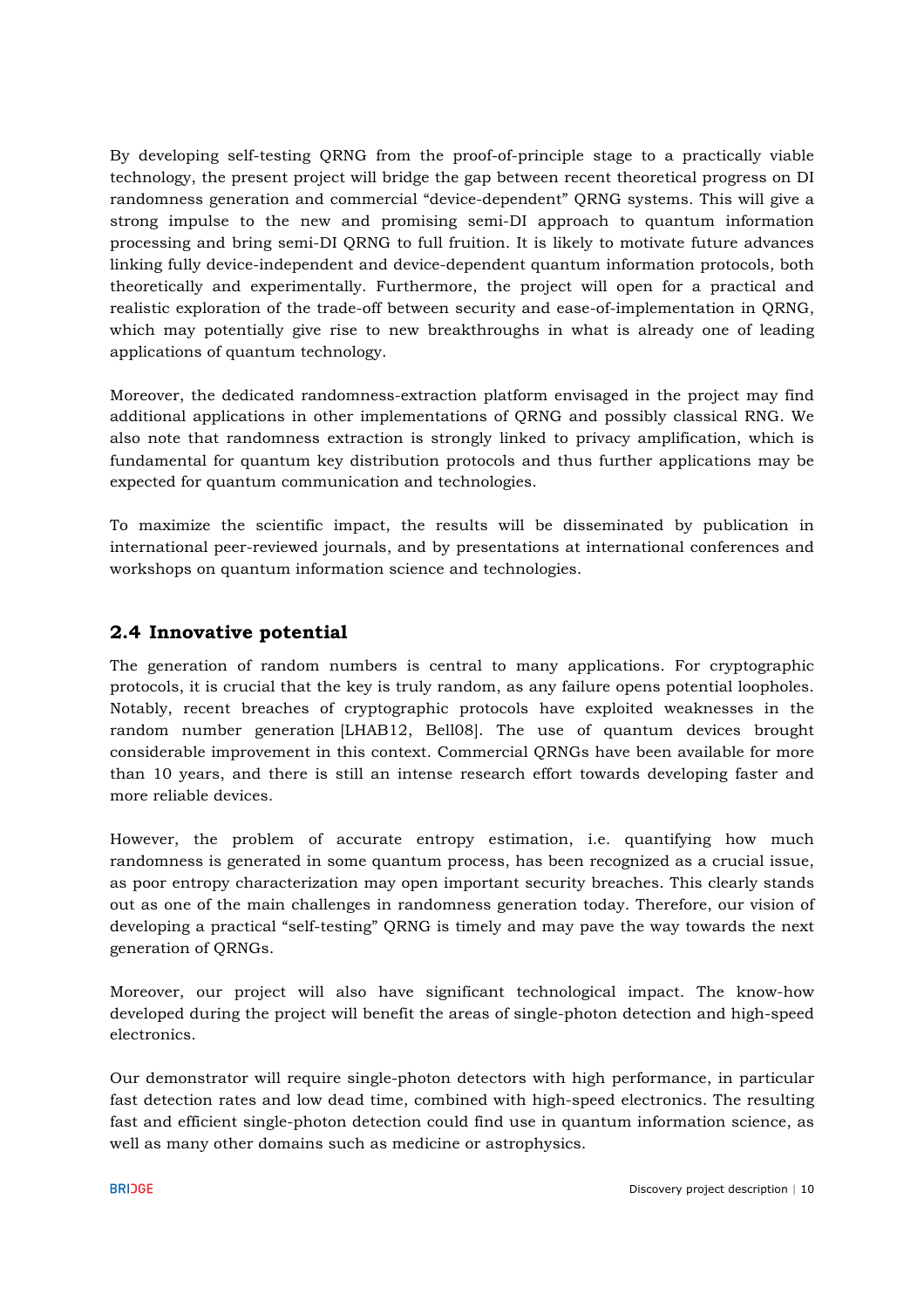In parallel, we will develop compact and efficient solutions for randomness extraction. This type of data post-processing could lead to applications in other QRNG schemes as well as RNG. For instance, the dedicated FPGA/GPU/CPU boards and algorithms developed could be used for fast QRNG based on high-resolution image sensors. Also, these methods may find application in quantum key distribution, in particular in key distillation procedures.

On the economical level, random number generation already today represents a relatively large market. Indeed, applications are not limited to field of cryptography, but include also gambling and lottery, Monte-Carlo simulation and others. The share or QRNG in this market will certainly increase in the future, as they offer stronger security compared to other physical RNG schemes. An important issue for QRNG will be to increase the rate while reducing the cost in order to remain competitive. The present project exactly addresses this issue.

On a societal level, the importance of high-quality random numbers increases rapidly, as the needs of privacy and security in a connected world increase. Indeed, internet banking and commerce, internet voting, virtual currencies and many other activities which require data security ultimately rely on randomness. In this context, the envisaged development of commercial self-testing QRNG could have strong impact.

# **2.5 Project plan**

## 2.5.1 Methods & Milestones

The project's main goal is the development of a demonstrator for a self-testing QRNG. The latter should combine compactness, ease of implementation, low cost, and high randomness generation rate. The project features 3 main research lines and is thus naturally structured into three work packages (WPs). All three WPs are strongly interconnected and will benefit from the expertise of all partners.

## **WP1. Security analysis**

The general aim is to provide an improved theoretical analysis of the self-testing protocol. In parallel, the procedure of randomness extraction will be investigated in detail, taking into account limitations of available technology. Finally, the potential of the self-testing approach will be more broadly explored.

**Task 1.1:** Trade-off between security and performance. The goal of this task is to determine the optimal trade-off between security and performance (i.e. randomness generation rate) for the self-testing QRNG protocol. A first direction consists in improving the current security proof. The latter is based on the assumption that the two states prepared by the source (preparation device) have an overlap that is lower-bounded by a given value, and this bound should hold true in any round of the experiment (see Fig. 1). For observed measurement data, this allows then to lower bound the min-entropy, which is a measure of the randomness contained in the raw data. Specifically, our aim here is to determine whether the rate can be enhanced by improving the theoretical analysis. Moreover, we will also investigate whether the assumption of "minimum overlap" can be partially relaxed. For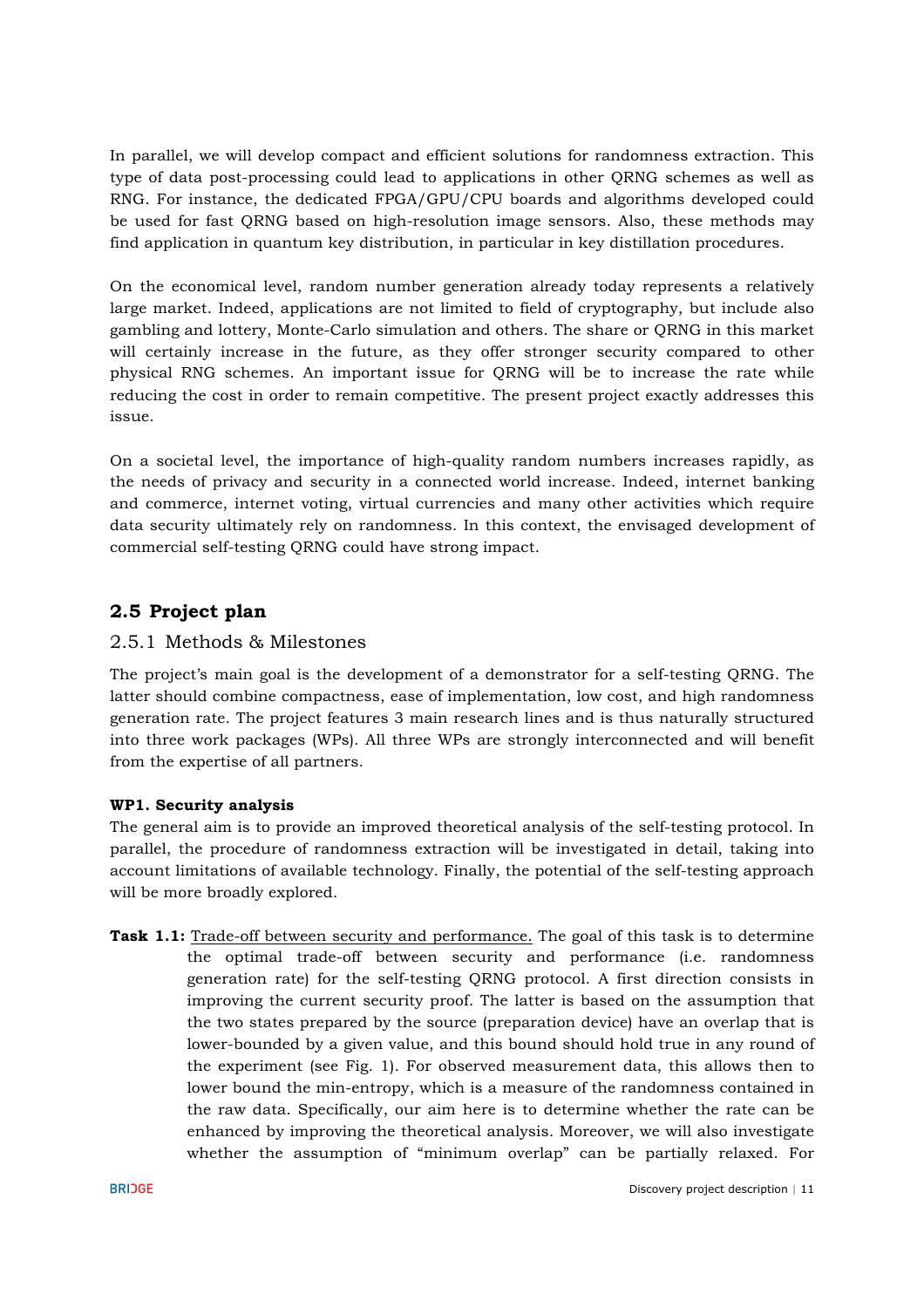instance, it might be enough to ask that the assumption holds true only for a certain fraction of experimental rounds. If this is possible, then we will determine the minimal fraction of runs for which the assumption should hold. This will make the protocol more robust to technical imperfections, in particular to laser intensity fluctuations. A second direction consists in developing novel self-testing protocols. In particular, a natural extension of the present protocol consists in using more than two prepared states, which may lead to higher rates. We will characterize the performance of such multi-state protocols, and determine whether they are relevant from an experimental viewpoint or not.

- **Task 1.2:** Randomness extraction. The final step of the self-testing QRNG protocol is the randomness extraction procedure (step 3 in Fig. 1). Based on a lower bound on the entropy of the raw data (estimated from the security analysis, step 2), the aim of the randomness extraction procedure is to extract the final random output bit string from the raw data, which is usually not perfectly random (only a minimal bound on the entropy is guaranteed). Randomness extraction is thus a purely classical procedure. In our proof-of-principle experiment we implemented randomness extraction based on Toeplitz hash functions. Implementing such a procedure at high speed (and if possible in real-time) represents a significant challenge for our demonstrator. It is therefore crucial to characterize the best adapted randomness extraction procedure, given available computational resources. We will thus thoroughly characterize performance and limitations of available processing devices, and identify the most suitable randomness extraction protocol.
- **Task 1.3:** Further self-testing applications. The self-testing (or semi-DI) approach represents a promising solution, intermediate between the standard device-dependent approach and the fully device-independent one. Specifically, the self-testing approach combines the ease-of-implementation of the former with the strong security of the latter. While our work so far demonstrates the experimental relevance of the self-testing approach for randomness generation, here we will explore its potential for other quantum information processing tasks. In particular, we will develop self-testing quantum key distribution protocols, and determine their experimental feasibility. A starting point would be to consider prepare-and-measure QKD protocols using few (2-4) non-orthogonal states. Similarly, to our self-testing QRNG, the assumption would be a lower bound on the overlap between these states. The feasibility of implementations based on weak coherent states of light would then be investigated.

#### **Deliverables**

- Improved protocol for self-testing QRNG.
- Efficient randomness extraction on an embedded processing device.
- New cryptography protocol based on self-testing approach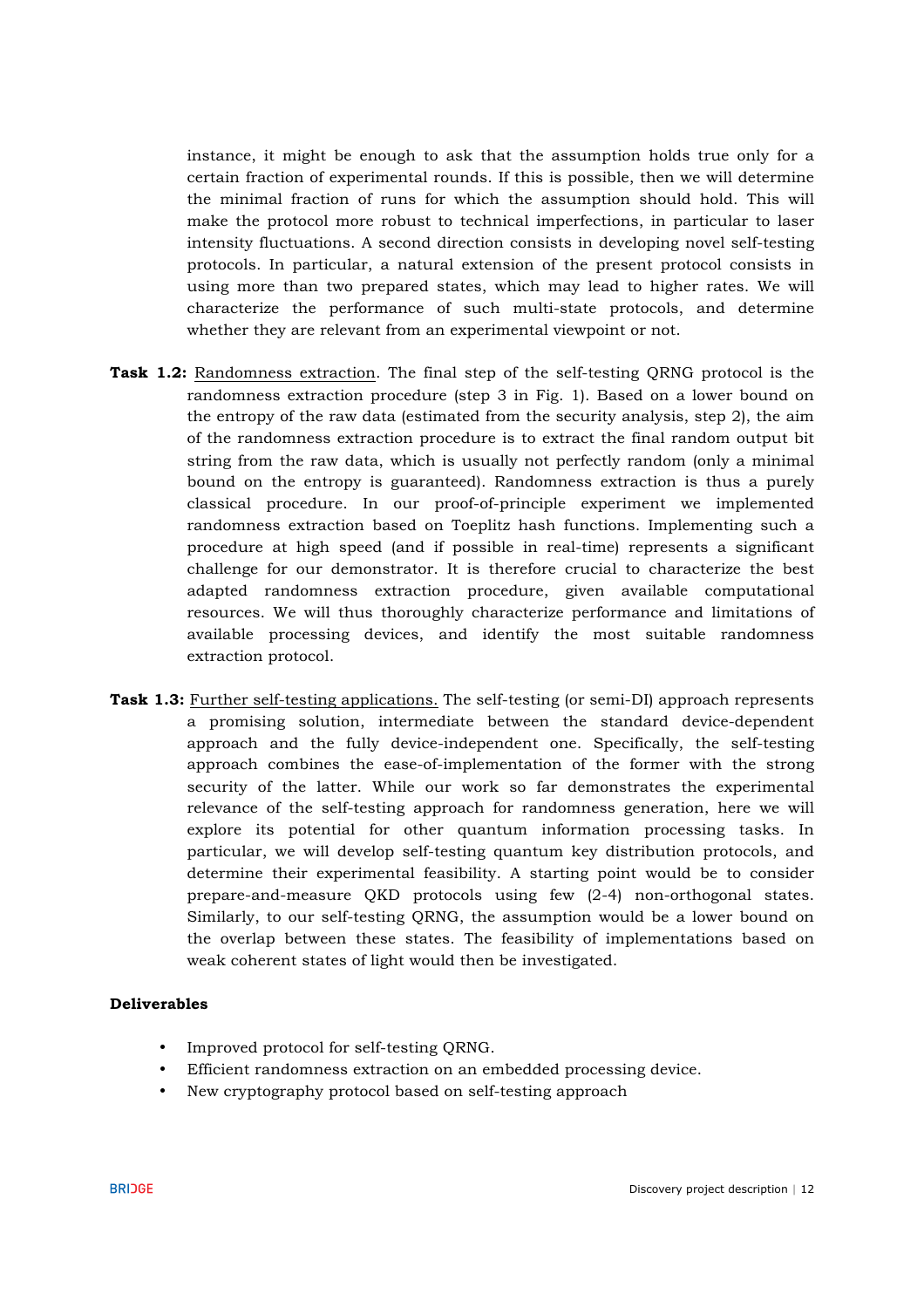#### **WP2. Conception of the demonstrator**

The goal of this WP is to define and characterize the different elements of the demonstrator, based on available electrical and optical components. We will use development kits for the embedded control and processing systems.

- **Task 2.1:** Identify problems and limits with the current optical setup. Theoretically, it is difficult to take into account the behaviour of all elements of an experiment. This part will be dedicated to test the method to find the imponderables introduced by the experimental implementation. This part will be made in parallel with the Task 1.1 to find the simplest and the most robust approach. So during the stage, we will use the existing proof of principle experiments which offers the advantage to be flexible to test how the generated entropy is affected by the imperfections of the different elements. Moreover, the experimental setup will be updated to test the novel proposed approaches. The information collected during this phase we will help us to choose the dedicated optical components to implement the demonstrator.
- T**ask 2.2:** Specifications for optical components & signal processing**.** The target characteristics of the demonstrator will require specific optical elements. In the proof of principle, the bit rate was mainly limited by the dead-time of the detector. We will to explore different approaches to avoid this issue, like developing a fast passive quenching / active reset circuit to optimise the recovery time of standard silicon avalanche photodiode, or test other type of single photon detectors as Silicon photomultipliers, Discrete Amplification Photon Detectors. These two detector technologies allow to divide the photosensitive area in small cells. Each cell acts as a single-photon detector. So, with a large number of cells the probability of two consecutive detections in the same detector decreases. As a consequence, the global dead-time is reduced and the timing jitter of the detections becomes the limiting factor. This part is dedicated to find the best approach for the detection scheme. When this will be defined, we will choose the appropriate source which is compatible with the detector. Moreover, the electronic signals of these optical components need to be adapted to the FPGA input and output signals.
- **Task 2.3:** Specifications for data post-processing. The aim of this task is to validate the implementation of the randomness extraction method with the available technologies, such as FPGA SoC, GPU or CPU or a mix of different technologies. The main challenge is to achieve the necessary computing power in order to output the random bits in real time with low energy consumption. Indeed, GPUs have a very high computing power, but their ratio performance vs. consumption is bad. At the opposite, this ratio is very good for FPGAs [Bert16, FBCS12]. We will investigate solutions and designs of FPGA in order to reduce the consumption. However, our system may also include a CPUs or GPUs, but it should be as small as possible to execute only processes that cannot be efficiently implement in FPGA. This means that, the control of the optical components, and the entropy estimation and extraction algorithms, will be realized with the most appropriate technologies. Note that, for example, the new Intel Stratix 10 SoC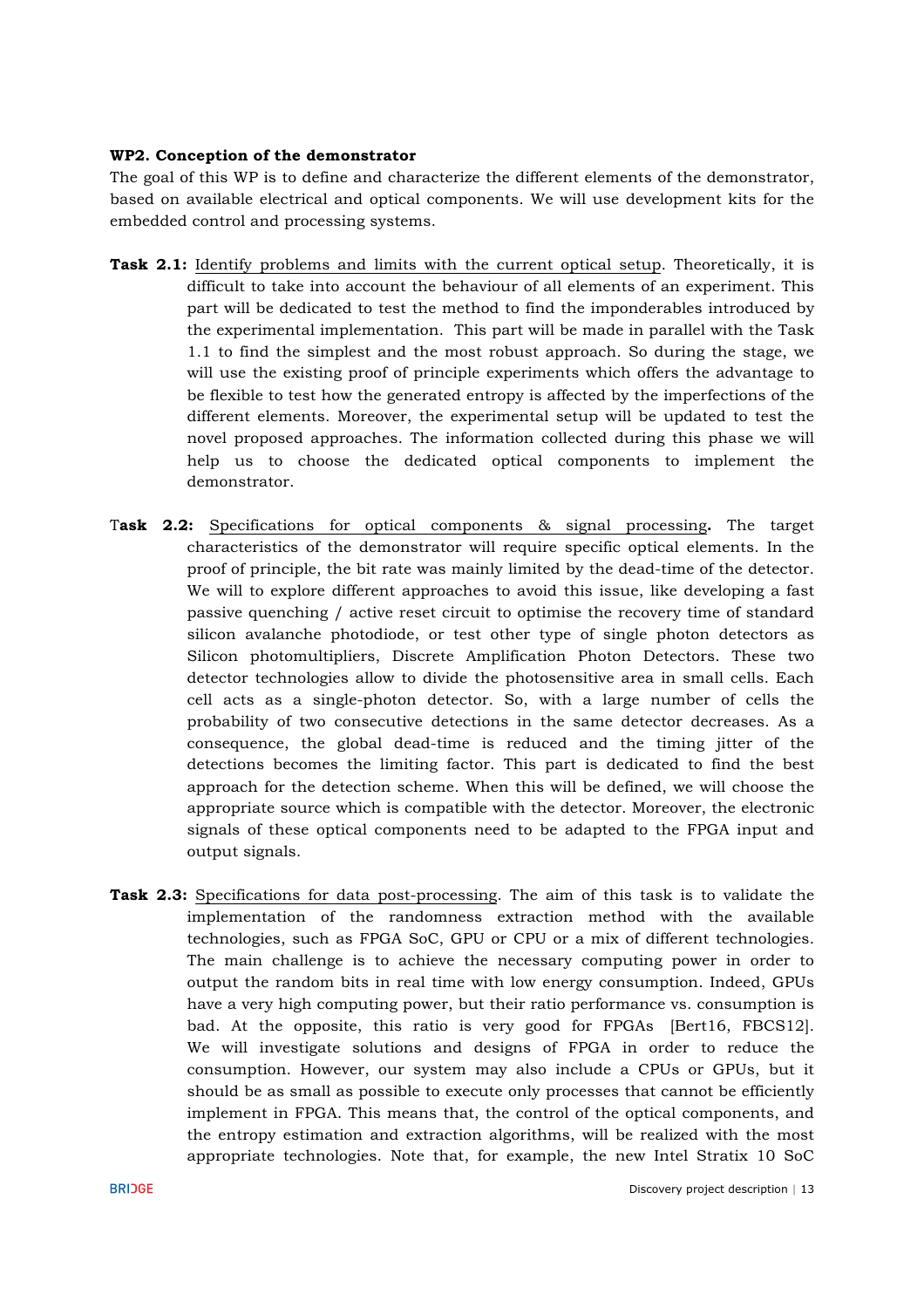FPGA include a Quad 64-bits ARM A53 and NVidia propose its Jetson TX1 module offering Quad 64-bits ARM A57 accompanied by a Maxwell 256 CUDA cores. The firmware will be implemented. Cutting algorithms into several parts involves appropriate software tools. Nowadays, High Level Synthesis (HLS) tools (from Xilinx, Intel, Nvidia ,...) allow to achieve hardware partitioning using different type of languages such as  $C / C$  ++, OpenCL, CUDA, VHDL used as input files.

#### **Deliverables**

- Fast single photon detector
- Firmware for the data post-processing system implemented in development kits

## **WP3. Realisation and test of the demonstrator**

In this WP, we integrate the optics, the control and data post-processing units and test the demonstrator's performance.

- **Task 3.1:** Integration of optics**.** To make the demonstrator as compact as possible, we plan to develop a dedicated board that include all the optical elements, i.e. the state preparation and the detection scheme with all the signal adaptation to make them compatible with the control and processing board. We need to take into account all the problems related to the integration as for example the optical or electrical parasite signals or the heat dissipation. Moreover, the optical elements include not only the laser and the detector but also linear optical elements necessary to shape the signal.
- **Task 3.2:** Development of the embedded control and processing system**.** In this task, the dedicated electronics board needed to control the demonstrator and to process the data will be realized. This involves the following steps:
	- Final components specification
		- o Size and type of the FPGA/GPU and/or CPU; suitable power supplies, memory (DDR3/4), high-speed Communication Interfaces and etc.
	- Design the schematics
		- o Merge schematics from all part of the system, as optical electronics, schematic from development kit and etc. Moreover add all the requested companion chips for the embedded control and processing system
	- Design the PCB, where the challenge will be:
		- o Low noise power supply, low jitter clocking tree
		- $\circ$  High-speed DDR3/4 memory interface (size >16 Gbytes, rate > 4 Gbits/sec)
		- o High-speed interface (> 6 Gbits/sec) to output raw datas, such as PCIe, USB 3.0, Ethernet 10G, SFP+, ...
	- Manufacturing of the embedded system (PCB fabrication, mounting, …)
	- Adaptation of the created firmware, under WP1 & 2, to the produced embedded system (simulation and testing)
	- Develop a Board Support Package (BSP) allowing to integrate a Linux (Operating System). This latter will natively support standard communication interface whereas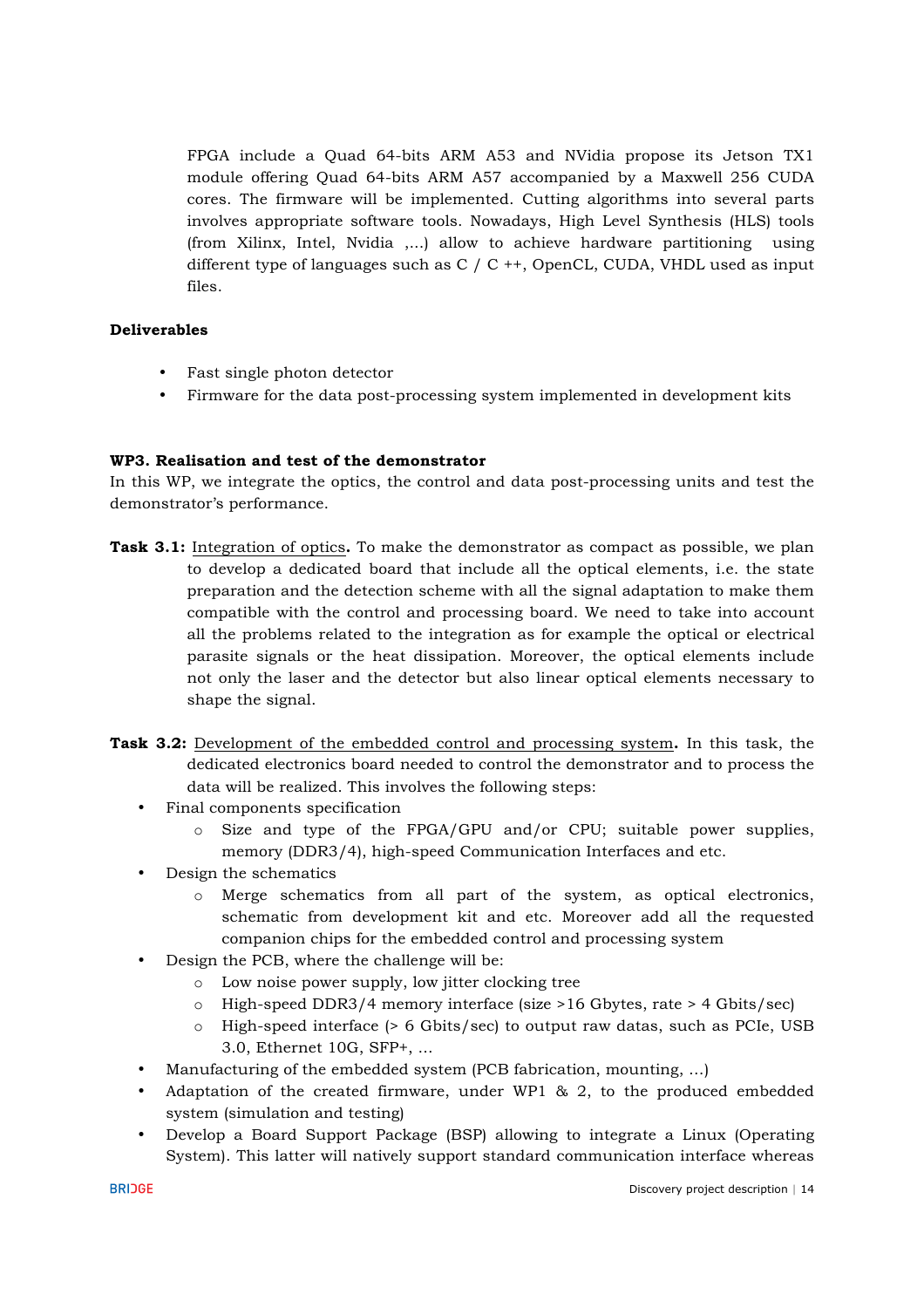proprietary ones will require to develop our own drivers (the optical board for example).

**Task 3.3:** Test of demonstrator. To conclude the project, we plan to make an extensive characterisation of the demonstrator. First of all we need to develop a computer software to control the embedded system and to acquire the random bit string. To check if the optical part and the processing part work properly we need to have access to the raw data generated and the estimated entropy to make the verification on a computer. The main objective of this part is to prove that the QRNG is robust over a long time. We will study the amount of generated bits as a function of a set of parameters, like the working temperature or the instability of the power supply to define the working range of the device. All this information is mandatory for the realisation of a commercial device.

#### **Deliverables**

- A dedicated embedded control and processing system for the randomness extraction or the privacy amplification
- A computer software for the test of the demonstrator
- A self-testing QRNG demonstrator



#### **Organisation of the project, benefit of the collaboration**

The three project partners have very complementary expertise, all of which is needed for successful realisation of the project. Indeed the project requires a deep understanding of theoretical quantum information (Brunner group), experimental expertise in quantum optics **BRIDGE** Discovery project description | 15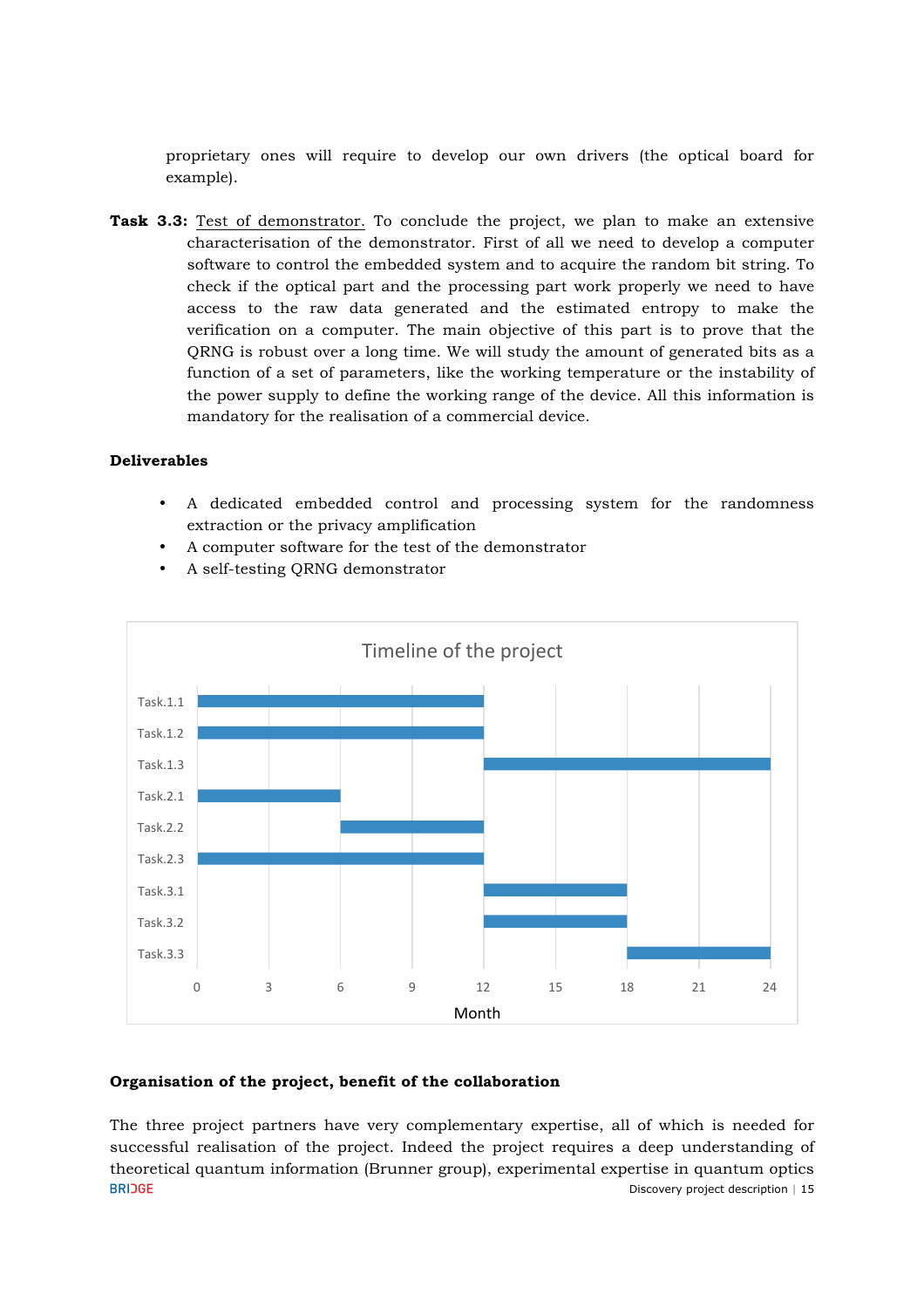and photonics (Zbinden group), and strong know-how on design and exploitation of electronics board and hardware data processing (Messerli group). Arguably this span of fields is too large to be covered by a single research team and there is thus a clear benefit of the collaboration. Despite the variety of different research areas covered, the involved groups have shown very successful collaborations in the past. Specifically, the Zbinden and Messerli groups collaborated within the nano-tera project QCRYPT and more recently the Interreg project Easy-Phi. The Brunner and Zbinden groups had numerous collaborations, which lead to several publications in high-level peer-reviewed journals [LBLL15, BMEH17, GMM16].

The overall organisation of the project is expected to be straightforward. The roles of the different partners are well defined. The group have already demonstrated successful collaborations, and their physical proximity will facilitate regular interactions. Bi-weekly meetings between the groups in Geneva and monthly meetings between Yverdon and Geneva are planned, in addition to more frequent exchanges by email and phone.

## **Budget breakdown**

|                 | Brunner       | Messerli      | Zbinden      | Total         |
|-----------------|---------------|---------------|--------------|---------------|
| WP1             | 150628 [22pm] | 34812 [4pm]   | 12800 [2pm]  | 198240 [28pm] |
| WP <sub>2</sub> | 0             | 95733 [11pm]  | 66200 [15pm] | 161933 [26pm] |
| WP3             | 13694 [2pm]   | 156655 [18pm] | 80500 [17pm] | 250849 [37pm] |
| Consumable      |               | 5000          | 38000        | 43000         |
| Social security | 37793         | 57440         | 36800        | 132033        |
| Equipment       |               |               |              |               |
| Travel          | 8000          | 1500          | 3000         | 12500         |
| Total           | 210115        | 351140        | 237300       | 798555        |

All amounts in Swiss francs (CHF) [person month]

# 2.5.2 Innovation roadmap

The innovation roadmap is straightforward. We have demonstrated the feasibility of the protocol and submitted a patent application. The goal of this project is to make a compact and reasonably priced demonstrator in order to determine the commercial potential of selftesting QRNG. With the demonstrator and its specifications at hand, we can approach companies interested in commercialization. Preliminary interactions with the SME ID Quantique (Carouge, GE) are very encouraging. If their interest is confirmed, a prototype could be developed, possibly with the support of the CTI.

# 2.5.3 Risk management

Since the feasibility of the protocol has already been demonstrated in our proof-of-principle experiment [BMEH17], the overall risk of the project is arguably low. The thorough analysis performed during WP1 and WP2 will allow us to realize a fully functional demonstrator during WP3 with minimal risk.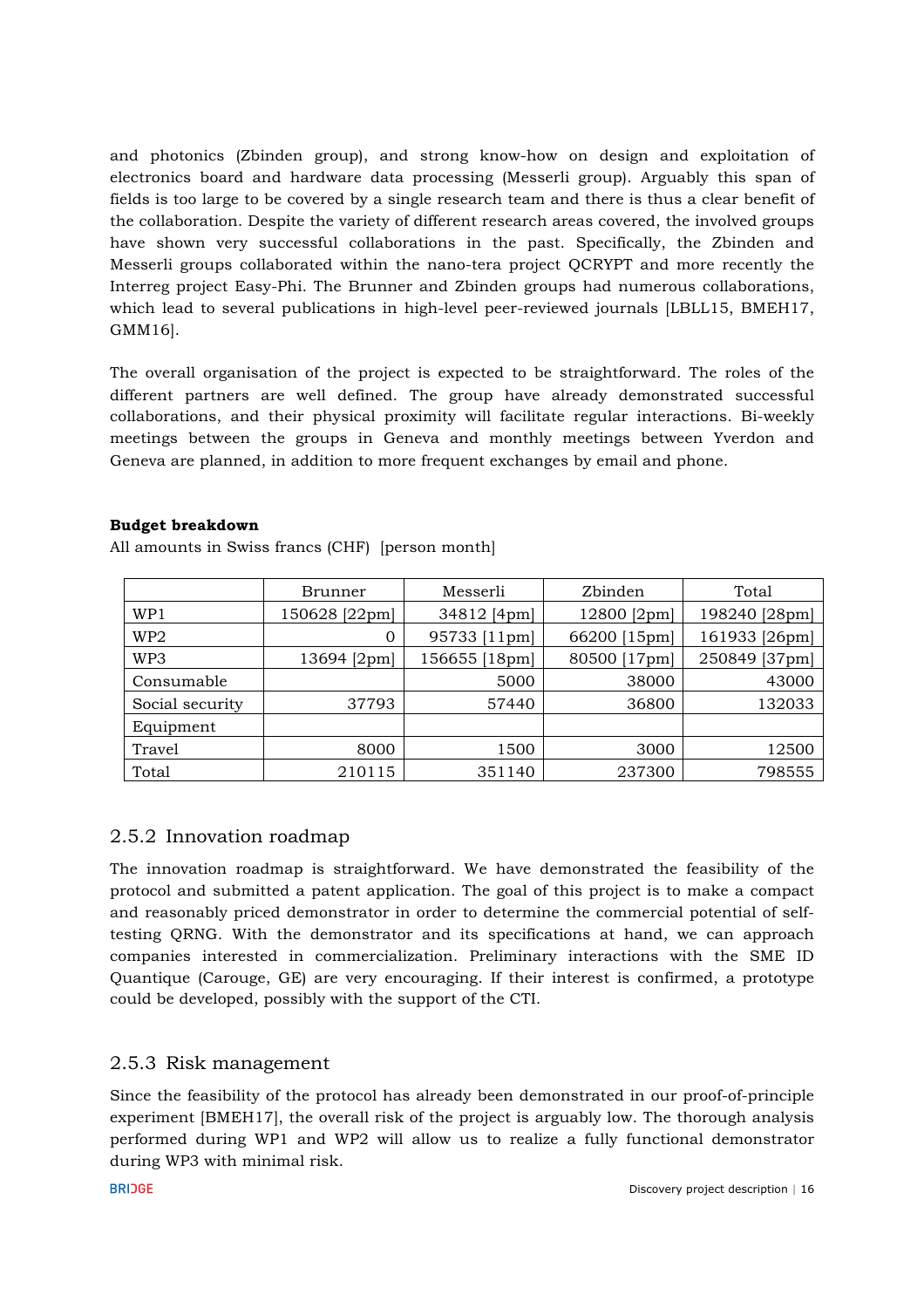The challenge is to find a commercially attractive trade-off between performance, complexity, and cost for the demonstrator. For all required components, both optics and electronics, a wide variety of products is available on the market. This provides flexibility for achieving such a trade-off. For example, there are many different options for implementing the singlephoton detection platform. These include multiple cheap single-pixel detectors, more elaborate detectors like SiPM, or novel e-APDs. If economic need imposes it, even a standard single-pixel APD, like the one employed in our feasibility experiment, may be used. Moreover, concerning the cost of the electronics platform, we note that prices historically have decreased rapidly and this tendency continues. Hence, even if the components used for the demonstrator are relatively expensive, their price may become commercially competitive in the near future.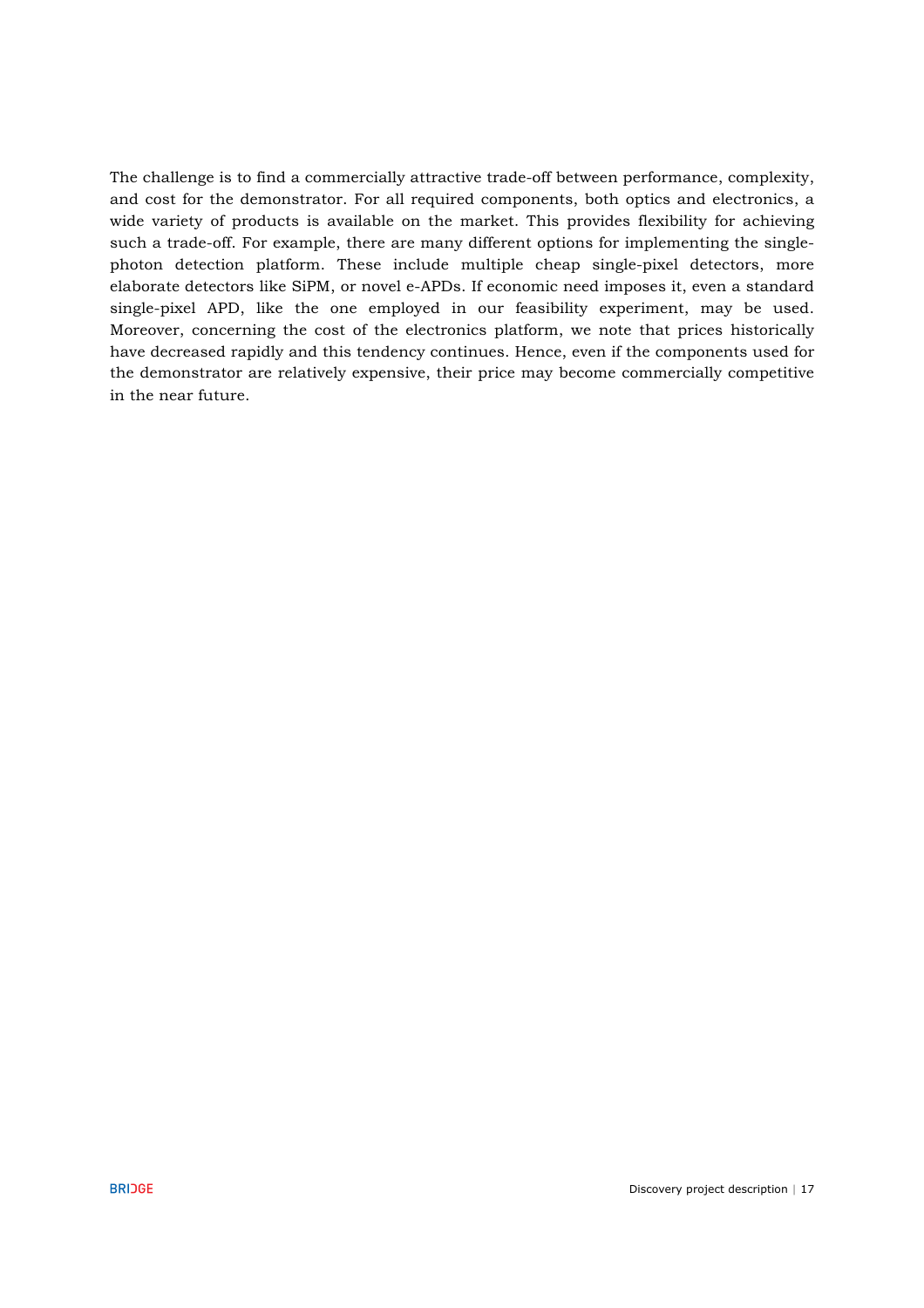#### **ANNEXE <sup>1</sup> : Utilisation des Résultats entre Partenaires du Projet DOCUMENT AU STATUT PROJET**

l'utilisation des Résultats Préexistants. Pour les éventuelles Résultats Préexistants matérialisés par des éléments intangibles, mais dont le Propriétaire souhaite qu'ils soient toutefois insérés dans l'annexe ad hoc du Projet, Le Propriétaire devra dûment en justifier le motif et celui-ci devra être recevable par les Partenaires.

#### 3.2 Utilisation des résultats acquis ou obtenu dans le cadre de l'exécution du Projet

#### **3.2.1 Utilisation des Résultats acquis ou obtenus dans la cadre de l'exécution du Projet par un seul Partenaire**

Chaque Propriétaire reste propriétaire unique des Résultats acquis ou obtenus par lui-même dans le cadre du projet (ci-après les **« Résultats Propres**»). Le Propriétaire accorde toutefois aux Bénéficiaires relativement aux Résultats Propres non couverts par un brevet :

- **une licence à des fins de réalisation du Projet**. Cette licence est limitée aux buts du Projet, gratuite, non-commerciale, non exclusive, non-transmissible, accordée uniquement si nécessaire au Projet, ne pouvant pas faire l'objet de sous-licences et strictement limitée à l'exécution et à la durée du Projet ;
- **aucune licence à des fins d'exploitation commerciale**. Toutefois, pour autant que les engagements déjà pris par le Propriétaire le permettent et sous réserve que le Propriétaire ne souhaite pas octroyer de licence exclusive, le Propriétaire s'engage à octroyer aux Bénéficiaires, sur demande de ce dernier et pour un prix favorable, une licence d'exploitation commerciale, non-exclusive, transmissible ou non transmissible selon les cas, pouvant faire l'objet de sous-licences ou pas selon les cas, d'une durée définie et dans le domaine d'activité du Projet ;
- **aucune licence à des fins de recherche et d'enseignement**.

Pour le cas où les Résultats Propres sont couverts par un brevet, chaque Bénéficiaire :

- reçoit du Propriétaire **une licence à des fins de réalisation du Projet**. Cette licence est limitée aux buts du Projet est gratuite, non-commerciale, non exclusive, nontransmissible, ne pouvant pas faire l'objet de sous-licences et strictement limitée à l'exécution et à la durée du Projet ;
- ne reçoit du Propriétaire **aucune licence à des fins d'exploitation commerciales**. Toutefois, pour autant que les engagements déjà pris par le Propriétaire le permettent et sous réserve que le Propriétaire ne souhaite pas octroyer de licence exclusive, le Propriétaire s'engage à octroyer aux Bénéficiaires, sur demande de ce dernier et pour un prix favorable, une licence d'exploitation commerciale, non-exclusive, transmissible ou non transmissible selon les cas, pouvant faire l'objet de sous-licences ou pas selon les cas, d'une durée définie et dans le domaine d'activité du Projet ;
- **est libre de les utiliser à des fins de recherche et d'enseignement** conformément à l'art. 9 LBI, al. 1b et 1d.

Pour chaque licence accordée relativement aux Résultats Propres, le Propriétaire confirme que ses Résultats Propres ont été développés ou acquis par lui-même, en toute indépendance et avec le soin requis et que, à sa meilleure connaissance, mais sans toutefois pouvoir le garantir, ces Résultats Propres n'enfreignent pas une propriété intellectuelle de tiers et sont à l'état de prototype de recherche. Pour le cas où la responsabilité civile et/ou pénale des autres Copropriétaires devait néanmoins être recherchée, le Copropriétaire ayant accordé la licence serait alors tenu de dédommager les autres Copropriétaires des éventuels préjudices subis.

Lorsque les Résultats Propres se matérialisent par un logiciel qui utilise une propriété intellectuelle de tiers, à savoir notamment :

- les logiciels Open Source selon licence GNU GPL / GNU LGPL, …, et/ou
- les logiciels propriétaires (shareware, …) dont la licence est téléchargeable sur le web et doit impérativement être approuvée avant toute utilisation,
- les logiciels propriétaires dont une licence doit impérativement être acquise à titre onéreux auprès du propriétaire dudit logiciel,

chaque Bénéficiaire devra alors acquérir, à titre gracieux ou onéreux, les licences ad hoc et respecter les conditions de licence du tiers propriétaire.

Sans l'accord préalable écrit du Propriétaire, les Bénéficiaires doivent traiter les Résultats Propres du Propriétaire de manière strictement confidentielle (cf. Règles, art. 5 -Confidentialité).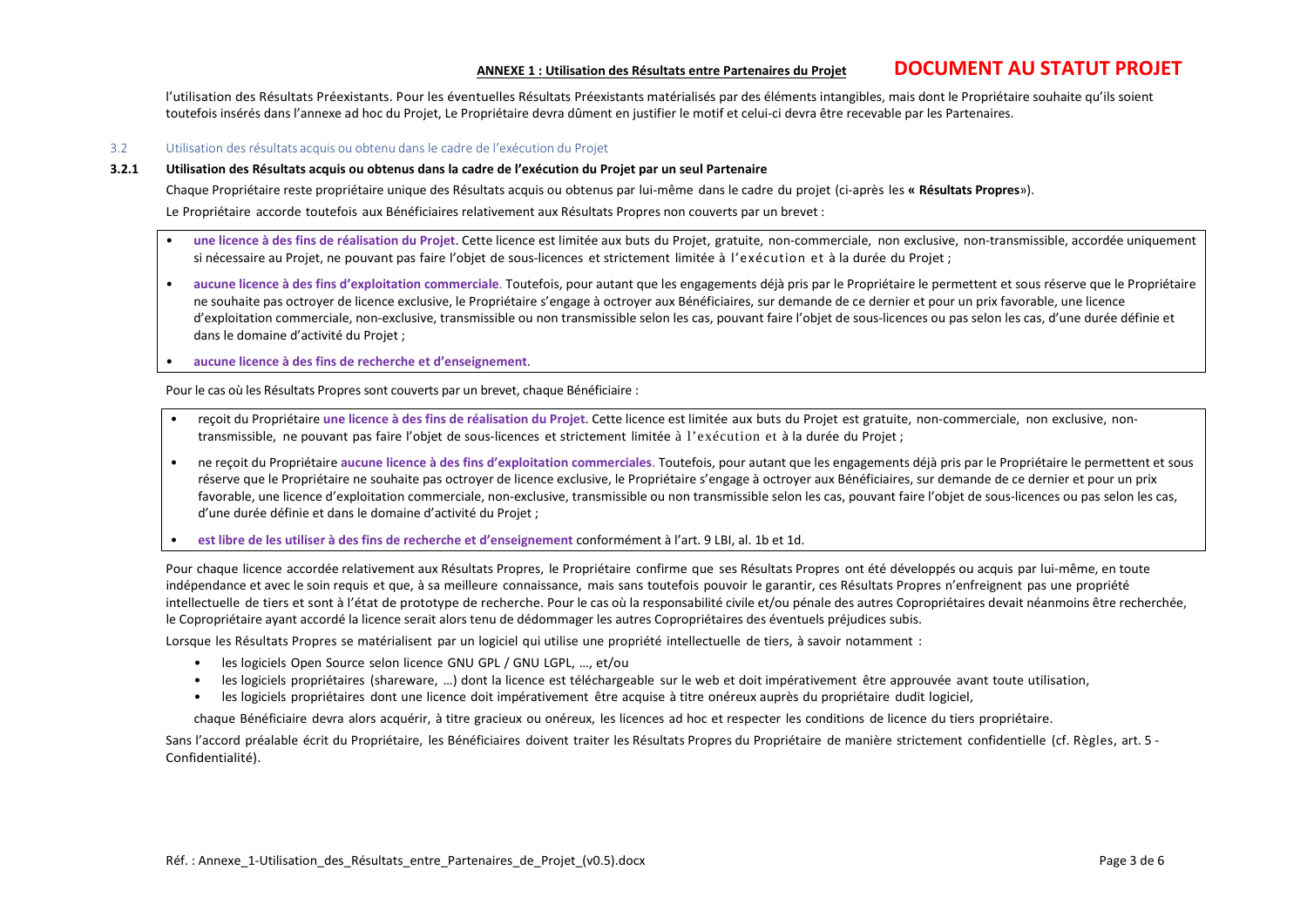#### **3.2.2 Utilisation des Résultats acquis et obtenus dans le cadre de l'exécution du Projet conjointement par des Partenaires et non couverts par un brevet ou une demande de brevet**

En cas de Résultats acquis ou développés conjointement par les Partenaires dans le cadre du Projet et non couverts par un brevet ou une demande de brevet (ci-après les « Résultats Conjoints »), les Partenaires chercheront à identifier et à scinder la propriété intellectuelle des Résultats Conjoints en fonction des travaux effectivement réalisés par chaque Partenaire.

Si la scission peut être réalisée, la propriété intellectuelle des Résultats Conjoints attribuée à chaque Partenaire sera alors traitée comme des Résultats Propres (cf. 3.2.1).

Si la scission ne peut être réalisée, chaque Partenaire sera alors copropriétaire des Résultats Conjoints (ci-après le « **Copropriétaire** ») au prorata des investissements qu'il a consenti. Pour éviter tout doute, les investissements consentis seront déterminés selon le report financier final du Projet (rapport approuvé par la HES-SO).

Chaque Copropriétaire :

- **à des fins de réalisation du Projet**, est libre d'utiliser gratuitement les Résultats Conjoints non couverts par un brevet ou une demande de brevet ;
- **à des fins d'exploitation commerciale**, dès la date de fin officielle du Projet reconnue par la HES-SO, est libre d'exploiter gratuitement les Résultats Conjoints non couverts par un brevet ou une demande de brevet ainsi que d'accorder des licences commerciales à des tiers. Toutefois, ces licences seront non-exclusives et sous l'unique et entière responsabilité du Copropriétaire accordant la licence, sachant que la responsabilité des autres Copropriétaires ne peut en aucun cas être engagée ;
- **à des fins de recherche et d'enseignement**, est libre d'utiliser les Résultats Conjoints non couverts par un brevet ou une demande de brevet.

Chaque Partenaire qui n'est pas Copropriétaire reçoit des Copropriétaires :

- **une licence à des fins de réalisation du Projet**. Cette licence est limitée aux buts du Projet, gratuite, non-commerciale, non exclusive, non-transmissible, accordée uniquement si nécessaire au Projet, ne pouvant pas faire l'objet de sous-licences et strictement limitée à l'exécution et à la durée du Projet ;
- **aucune licence à des fins d'exploitation commerciale**. Toutefois, pour autant que les engagements déjà pris par le Propriétaire le permettent et sous réserve que le Propriétaire ne souhaite pas octroyer de licence exclusive, le Propriétaire s'engage à octroyer aux Bénéficiaires, sur demande de ce dernier et pour un prix favorable, une licence d'exploitation commerciale, non-exclusive, transmissible ou non transmissible selon les cas, pouvant faire l'objet de sous-licences ou pas selon les cas, d'une durée définie et dans le domaine d'activité du Projet ;

• **aucune licence à des fins de recherche et d'enseignement**.

Pour chaque licence accordée relativement aux Résultats Conjoints non couverts par un brevet ou une demande de brevet, chaque Copropriétaire confirme que ces Résultats ont été développés ou acquis par lui-même avec le soin requis et que, à sa meilleure connaissance, mais sans toutefois pouvoir le garantir, ces Résultats n'enfreignent pas une propriété intellectuelle de tiers et sont à l'état de prototype de recherche. Pour le cas où la responsabilité civile et/ou pénale du Propriétaires devait néanmoins être engagée, le Bénéficiaire ayant accordé la licence serait alors tenu de dédommager le Propriétaire des éventuels préjudices subis.

Lorsque les Résultats Conjoints se matérialisent par un logiciel qui utilise une propriété intellectuelle de tiers, à savoir notamment :

- les logiciels Open Source selon licence GNU GPL / GNU LGPL, ..., et/ou
- les logiciels propriétaires (shareware, …) dont la licence est téléchargeable sur le web et doit impérativement être approuvée avant toute utilisation,
- les logiciels propriétaires dont une licence doit impérativement être acquise à titre onéreux auprès du propriétaire dudit logiciel,

chaque Copropriétaire devra alors acquérir, à titre gracieux ou onéreux, les licences ad hoc et respecter les conditions de licence du tiers propriétaire.

A moins d'un accord préalable écrit entre les Copropriétaires, chaque Copropriétaire n'est pas autorisé, durant le Projet, à accorder des licences à des tiers sur les Résultats Conjoints. Chaque Copropriétaire s'engage en outre à traiter de manière strictement confidentielle les Résultats Conjoints ou alors de les communiquer à des tiers sur la base d'un accord de confidentialité reprenant des exigences similaires aux Règles, art. 5 - Confidentialité.

#### **Chaque Copropriétaire ne participe pas aux éventuelles retombées économiques réalisées par les autres Copropriétaires liés aux Résultats Conjoints.**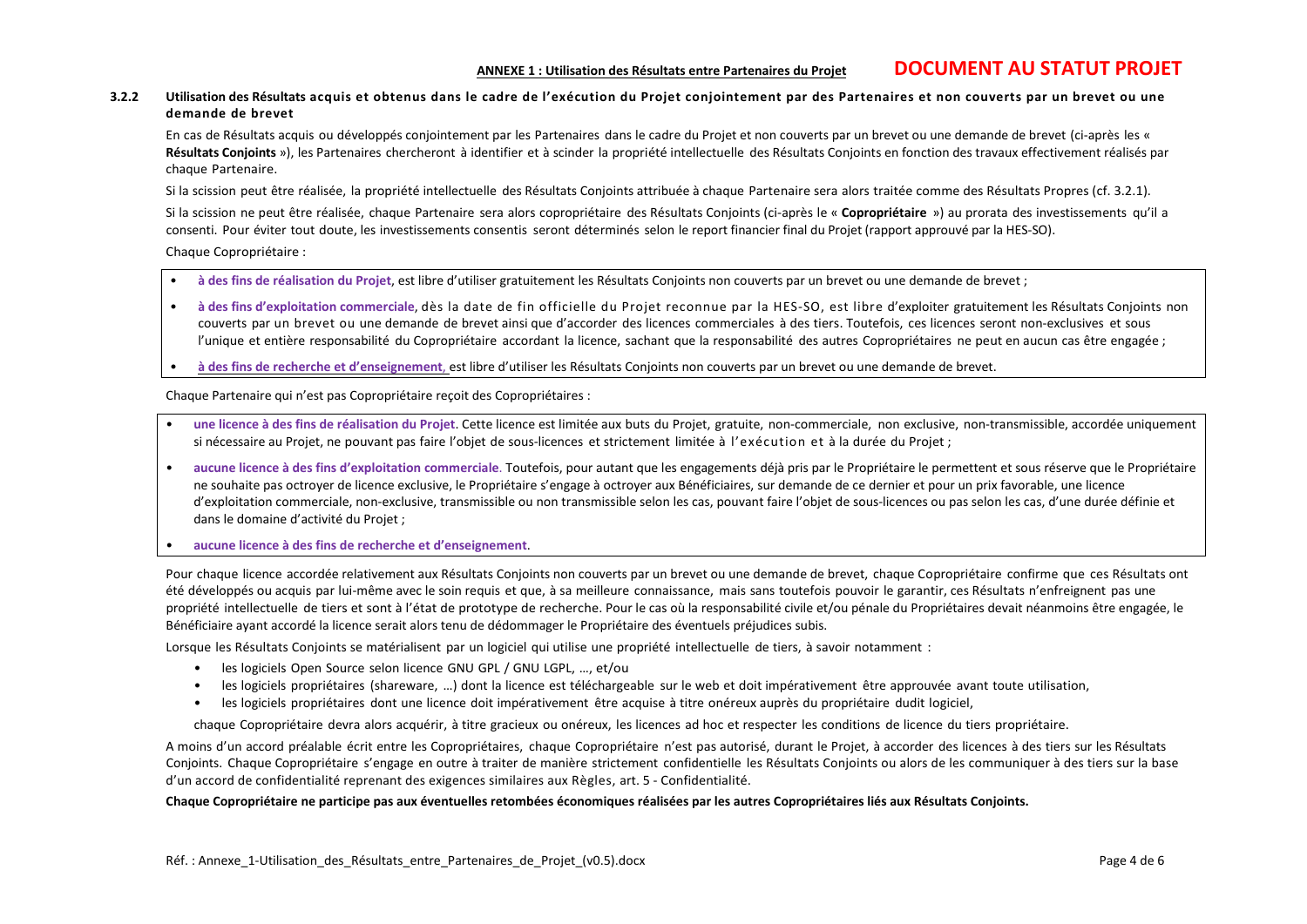# **ANNEXE <sup>1</sup> : Utilisation des Résultats entre Partenaires du Projet DOCUMENT AU STATUT PROJET**

#### **3.2.3 Utilisation des Résultats Conjoints acquis et obtenus dans le cadre de l'exécution du Projet et pouvant donner lieu à un brevet**

Lorsque les Résultats Conjoints peuvent donner lieu à un brevet (ci-après les « **Résultats Conjoints Brevetables/Brevetés** »), les Copropriétaires s'entendront sur l'opportunité d'un dépôt de brevet.

Les Copropriétaires s'engagent en outre à respecter la confidentialité liée aux Résultats Conjoints Brevetables/Brevetés (cf. Règles, art. 5 - Confidentialité) et s'abstiendront de toute publication avant la date de dépôt de la demande de brevet, à moins que les Copropriétaires s'accordent sur une publication qui ne compromette pas l'obtention d'un brevet.

Si les Copropriétaires décident de ne pas soumettre une demande de brevet ou que le brevet ne peut être délivré ou que celui-ci tombe dans le domaine public, les Copropriétaires s'accordent alors à gérer les Résultats Conjoints pouvant donner lieu à un brevet ou une demande de brevet conformément à l'art. 3.2.2 (des Résultats acquis et obtenus dans le cadre de l'exécution du Projet conjointement par des Partenaires et non couverts par un brevet ou une demande de brevet)

Si les Copropriétaires décident de soumettre une demande de brevet, ceux-ci s'engagent à n'octroyer aucune licence relative aux Résultats Conjoints Brevetables/Brevetés durant l'exécution du Projet. Dans des cas exceptionnels et justifiés, les Copropriétaires peuvent à l'unanimité de ceux-ci en convenir différemment.

Si un ou plusieurs Copropriétaires souhaite(nt) déposer une demande de brevet (ci-après les « **Déposants** ») relative aux Résultats Conjoints Brevetables/Brevetés, alors qu'un ou plusieurs autres Copropriétaires ne le souhaite(nt) pas (ci-après les « **Abstinents** »), les Déposants seront alors libres de déposer une demande de brevet en leurs noms. Les Abstinents devront dans tous les cas être mentionnés comme co-inventeur.

Pendant la période de dépôt d'une demande de brevet et, ce, jusqu'à la publication de cette dernière, les Abstinents s'engagent à traiter les informations liées à la demande de brevet de manière strictement confidentielle.

Une fois la demande de brevet publiée, les Abstinents se voient octroyer par les Déposants relativement aux Résultats Conjoints Brevetables/Brevetés :

- **une licence à des fins de réalisation du Projet**. Cette licence est limitée aux buts du Projet, gratuite, non-commerciale, non exclusive, non-transmissible, ne pouvant pas faire l'objet de sous-licences et strictement limitée à l'exécution et à la durée du Projet ;
- **aucune licence à des fins d'exploitation commerciale** ;
- **une licence à des fins de recherche et d'enseignement sur la demande de brevet puis, si brevet, libre de les utiliser gratuitement**.

Pour chaque licence accordée relativement aux Résultats Conjoints Brevetables/Brevetés, Chaque Copropriétaire confirme que ses Résultats Conjoints Brevetables/Brevetés ont été développés ou acquis par lui-même, en toute indépendance et avec le soin requis et que, à sa meilleure connaissance, mais sans toutefois pouvoir le garantir, ces Résultats Conjoints Brevetables/Brevetés n'enfreignent pas une propriété intellectuelle de tiers et sont à l'état de prototype de recherche. Pour le cas où la responsabilité civile et/ou pénale des autres Copropriétaires devait néanmoins être engagée, le Copropriétaire ayant accordé la licence serait alors tenu de dédommager les autres Copropriétaires des éventuels préjudices subis.

Lorsque les Résultats Conjoints Brevetables/Brevetés se matérialisent par un logiciel qui utilise une propriété intellectuelle de tiers, à savoir notamment :

- les logiciels Open Source selon licence GNU GPL / GNU LGPL, …, et/ou
- les logiciels propriétaires (shareware, …) dont la licence est téléchargeable sur le web et doit impérativement être approuvée avant toute utilisation,
- les logiciels propriétaires dont une licence doit impérativement être acquise à titre onéreux auprès du propriétaire dudit logiciel,

chaque Copropriétaire devra alors acquérir, à titre gracieux ou onéreux, les licences ad hoc et respecter les conditions de licence du tiers propriétaire.

#### **Les Abstinents ne participent pas aux retombées économiques liées aux Résultats Conjoints Brevetables/Brevetés.**

Pour le cas où un Déposant ne souhaiterait plus maintenir la demande de brevet, respectivement le brevet, celui-ci passerait alors du statut de Déposant à celui d'Abstinent à partir de la date où sa contribution financière au maintien de la demande de brevet, respectivement du brevet, est échue.